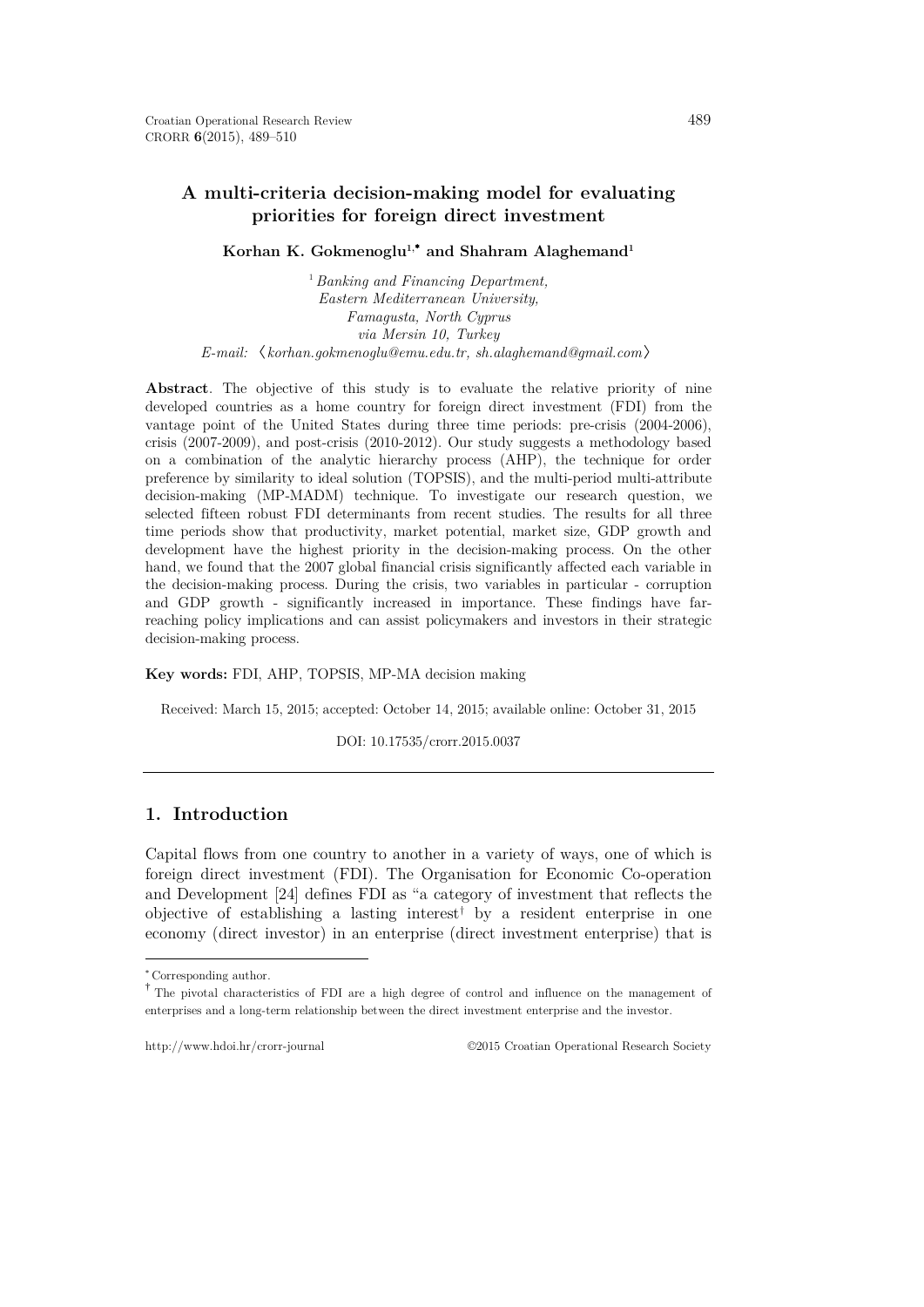a resident in an economy other than that of the direct investor". Generally, during the FDI process, investors in one country (the home country) obtain ownership of assets in another country (the host country) to control the main activities of a firm including management, production, and distribution [21]. The literature claims that FDI has important effects on the transferal of technology and other skills, domestic productivity [9], capital accumulation, acquisition, innovative capacity, and economic growth [21].

Given the importance of FDI, its determinants have been extensively described in the literature. Researchers have focused on several factors as determinants of FDI inflow-outflow, including bilateral distance [23, 22, 5], trade costs in the host and home countries, gross domestic product (GDP), GDP growth rate [35], market size of the host country relative to other countries [11, 2, 7, 10], productivity [28], differences in factor endowments, exchange rate volatility [12], financial system development, economic policy activity [17], financial risk [28], host and source corporate tax rates [27], the existence of regional trade agreements [3], country-pair specific impacts, such as language [25], border and colonial history, legal protection, and the quality of institutions [6].

Empirical works employ several regressors to identify FDI determinants. However, many of these studies do not take into account the possibility that both the set of decision-making criteria and their importance for decision-makers may change over time. It is known that financial crises may cause such structural changes. Both the volume and direction of the FDI flow were significantly affected especially in developed countries following the 2007 global financial crisis. Therefore, consideration of the priority of FDI with respect to different spans of time for these countries could obtain comprehensive results regarding the determinants of FDI and the decision-making process for FDI inflow-outflow across countries. To this end, our study was based on three periods, namely pre-crisis (2004-2006), crisis (2007-2009), and post-crisis (2010- 2012).

In addition, another weakness of the earlier studies was selection bias in the data sets. It is well worth mentioning that missing data jeopardizes the validity of FDI theories as well. Recently, [10] carried out a study to construct robust FDI determinants. They employed Heckit Bayesian Model Averaging (HBMA), which is concerned with model uncertainties regarding the validity of competing FDI theories and selection bias. Using this methodology, which results in robust FDI determinants, they found that more than 50% of the suggested FDI determinants were not robust. We constructed our model based on fifteen robust FDI determinants, namely distance, market size, colony, common language, development, GDP growth, market potential, productivity, tax, LAIA, APEC, dollar, corruption risk, internal conflict risk, and religious tension risk as suggested in the study conducted by [10].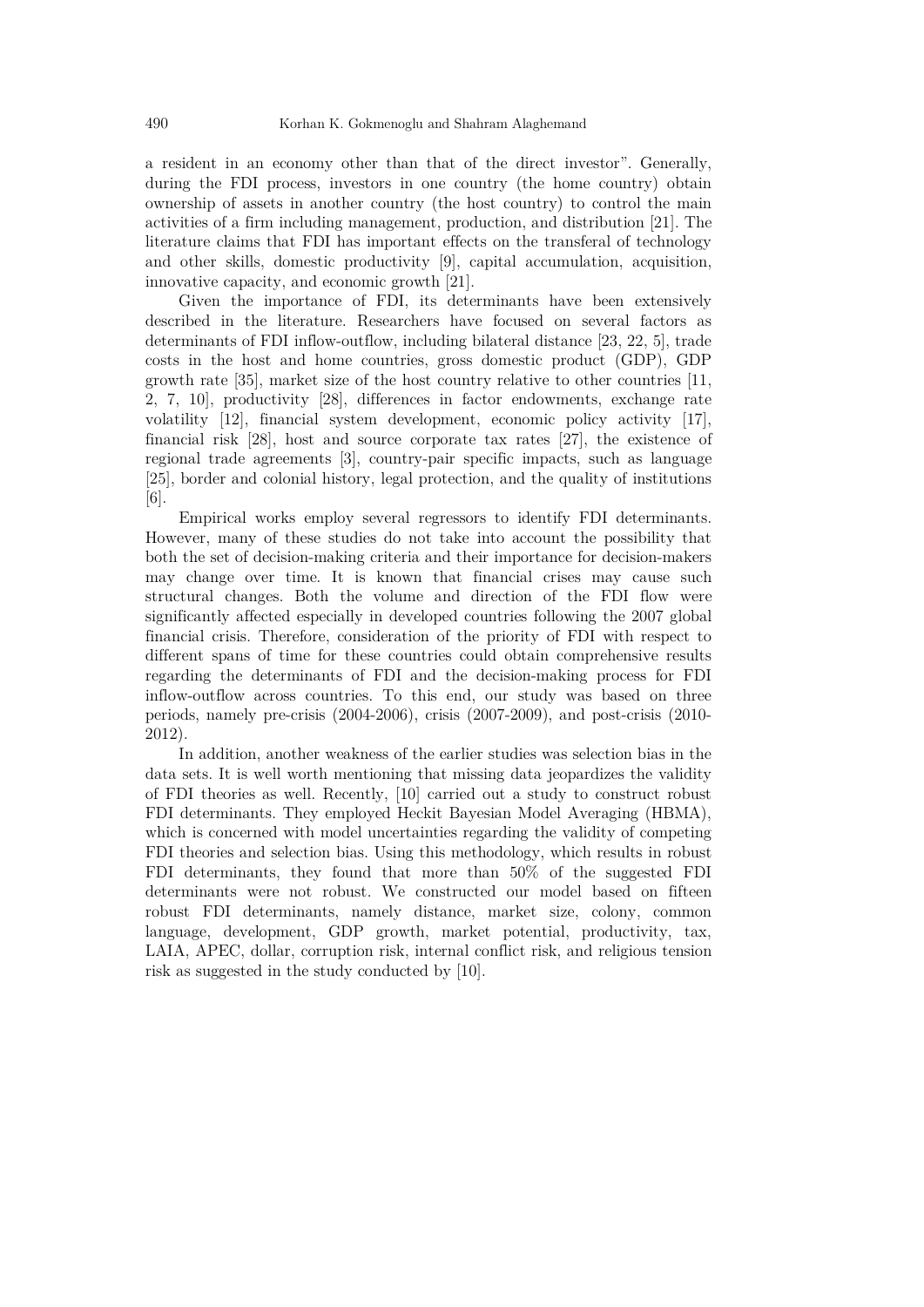We selected as the home country the United States (US), which has the largest share of FDI outflow. For the target countries (or host countries), we selected nine developed countries: Australia, Canada, Germany, Ireland, Japan, Luxembourg, the Netherlands, Switzerland, and the United Kingdom, which together receive the largest share of US FDI outflow.

This study aims to contribute to the literature by considering the latest robust FDI determinants as decision-making criteria and investigating the investment destination priorities in the three different time periods of pre-crisis, crisis, and post-crisis by developing a model based on a combination of AHP, TOPSIS and MP-MADM techniques. AHP was implemented to obtain FDI determinant weights in the decision process, and the TOPSIS method was employed to prioritize the alternatives. MP-MADM techniques were employed to aggregate the relevant data in each of the three periods. Investigating the FDI host countries' rankings in different time spans not only reinforces the validity of the designed model, but also results in a more comprehensive model. Using subjective methods helped obtain more realistic results and increased the flexibility of the model; however, inputs based on various experts' judgments resulted in different weight distributions among the decision criteria and consequently changed the output of the entire model.

Using a methodology that generates optimum output in the prioritizing of countries to invest in will create greater added value for multinational enterprise companies and assist policymakers and investors in their strategic decisionmaking. Furthermore, the output of the decision about FDI priority is used as an input in many other decision-making processes, such as policymaking, the establishment of foreign relations with other countries, and the terms of different trade agreements.

The rest of this paper is organized as follows. The next section presents a literature review. Section 3 provides a discussion of the methodology used in evaluating the determinants of FDI. Section 4 reports and discusses the empirical results obtained. Section 5 is a discussion and provides a final concluding section.

## **2. Literature review**

Decision making is a process of selecting the best among different alternatives. Wagner [32] mentioned that "*Unquestionably most, if not all, decision making is*  part of an unending history of action. Earlier choices have affected the present, *current decisions will influence the future, and so on*". As a decision-making problem becomes complicated, obtaining the best solution will become more complex. Decision-making is one of the most important problems of all sciences. Finding the best option from several feasible alternatives is naturally one of the main areas of interest areas in economics, which as a science deals with the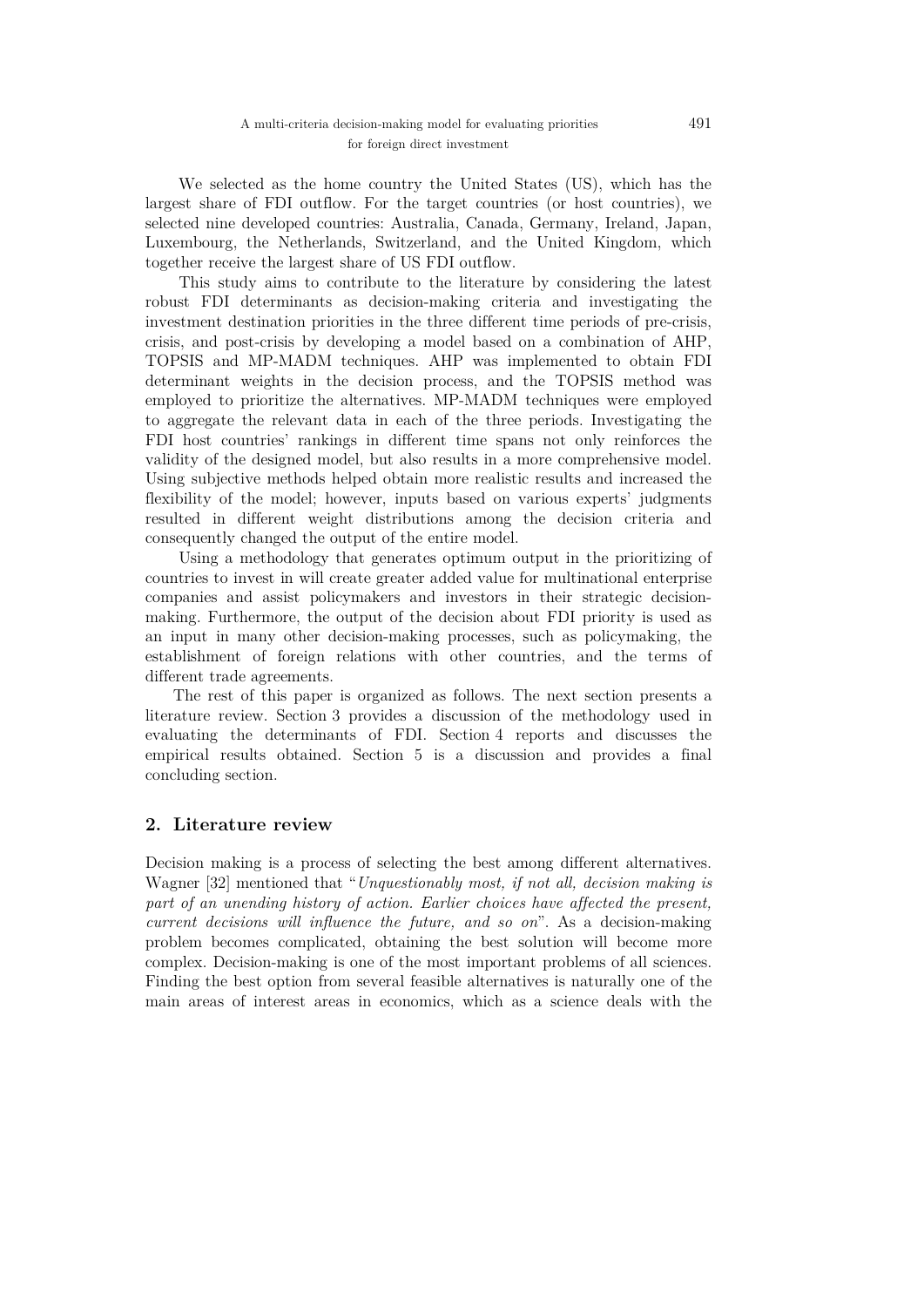problem of scarce resources. In economics and finance literature, decisionmaking models are used to investigate several topics including evaluation of economic development differences [33], objective and subjective ratings [8], allocation of asset and mutual funds [31], portfolio selection [20], and energy management [16].

Finding an optimum location to invest in is suited to multi-attribute decision-making methods (MADM). MADM involves making a priority decision in finite alternative environments that are described by multiple, usually conflicting, attributes [14]. This methodology selects optimum alternatives by considering a high degree of satisfaction among all decision attributes [34]. In this regard, Beim & Le<sup> $\prime$ </sup> vesque [4] comment that the MADM method can be considered superior based on some of its features such as sensitivity analysis, ability to express DM preference, that it is easily replicable by entrepreneurs. They employ fifteen FDI criteria in four major categories (i.e. cultural, economic, legal, political perspectives) to rank countries (fourteen) for new business ventures. The preferences used to weight each determinant vary for the five different entrepreneurs acting as decision makers.

The analytic hierarchy process (AHP) is another method used to investigate a decision-making process for FDI. AHP, developed by Saaty [29], is based on pairwise comparison. In this regards, the importance of each attribute is compared one by one relative to the others. This process will be carried out by expert individual judgments and are scored using a specific ratio scale. This methodology solves and analyses problems similar to those addressed by the human brains. AHP enables a decision maker to determine the contrary and simultaneous impacts of numerous complicated circumstances. Levary & Wan [18] developed AHP to rank the FDI entry mode possibilities of individual firms. In this approach, AHP is used to overcome the uncertainty of FDI including future expectations of foreign direct investment and pairwise comparisons of a decision-maker's judgment, which are entailed in AHP. In their explanatory example on US multinational FDI in China, they defined four alternatives including: whole ownership, majority- and minority-owned joint ventures and no entry as an entry mode, and subsequently ranking them according to their decision criteria (uncertainties) and five different scenarios. Grčić & Babić [13] constructed AHP evaluation to rank particular transition countries (fifteen countries in Europe and the Baltic states) for FDI. In this study, several variables were employed as determinants of FDI. The results have revealed that the Central Eastern European and Baltic States (except Lithuania) at the top of the scale, and the Southeastern European countries are at the bottom of the scale. Abid & Bahloul [1] suggest an approach that combines AHP and a goalprogramming model for evaluating the priority of selected MENA countries as a destination for FPI, from the perspective of investors from G7 countries for the period 2001-2005. They have concluded that amending bilateral trade and institutional quality for a MENA country in addition to reducing foreign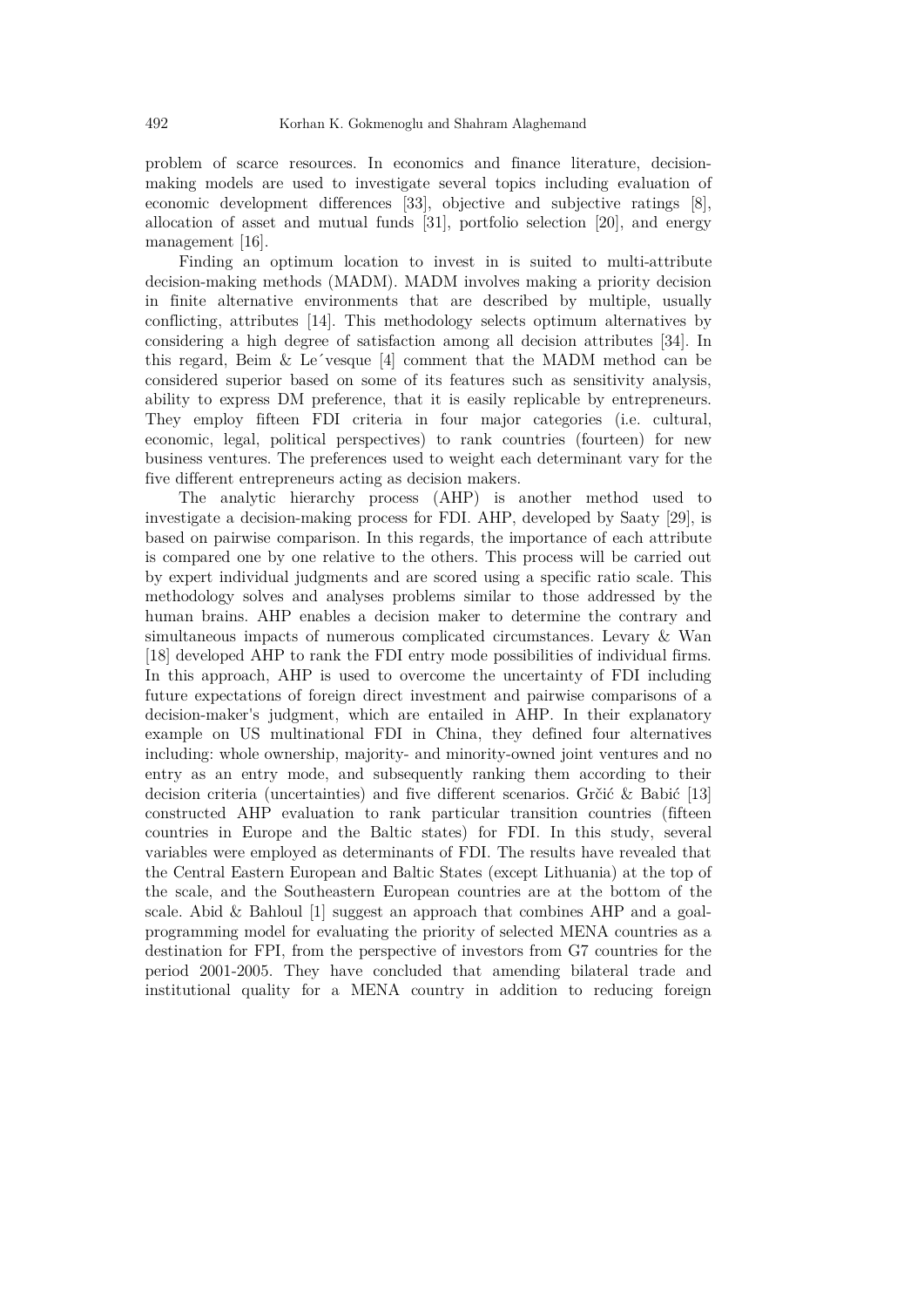investment limitation information costs are pivotal solutions in attract more foreign portfolio investments.

Hwang & Yoon [14] constructed an approach, called the technique for order preference by similarity to ideal solution (TOPSIS). The approach in this methodology is quite unique but easy to comprehend. The best alternative from this method is selected based on the assumption; it should have the shortest Euclidean distanc[e‡](#page-4-0) from the ideal solution and the farthest distance[§](#page-4-1) from the negative-ideal solution. The best alternative is obtained by the highest relative closeness measure.[\\*\\*](#page-4-2) Lin & Tsai [19] provide a model for ranking 15 regions and subsequently chose a location for FDI in Chinese recently developed hospitals based on MCDM. Karimi, et al. [15] examine the location decision for FDI by applying TOPSIS methodology in ASEAN countries from 2000 to 2005. In order to provide the ranking, they defined ten indicators as FDI determinants inflows and subsequently concluded that among the considered countries, Singapore was most attractive country for investment. Radfar & Ebrahimi [26] identify and prioritize various FDI methods for transfer of technology in the ship building industry using the Fuzzy TOPSIS method. They have shown that of various foreign investment methods, the joint venture and the subsidiary company have the highest and lowest priorities, respectively.

## **3. Data and methodology**

## **3.1. Data description**

 $\overline{a}$ 

Data used in this study are annual figures for the period of 2004-2012. We have divided this period into three sub-periods depending on different economic situations and defined them as a pre-crisis, crisis, post-crisis span of time. This model has been constructed to evaluate US FDI outflow priority in nine top FDI partnerships, namely, Australia, Canada, Germany, Ireland, Japan, Luxembourg, Netherland, Switzerland, and United Kingdom.

Our study employs fifteen robust FDI criteria based on the study of Eicher et al. [10] which constructs the determinants by considering two important constraints in an FDI database, i.e. uncertainty and selection bias. Table 1 references the data source for each determinant. Table 2 illustrates the bilateral and host country's FDI determinants that have been employed in this study, and also reveals the characteristic and effect of each determinant on FDI flows.

<span id="page-4-2"></span><span id="page-4-1"></span><span id="page-4-0"></span> $\phi^{\dagger} d_i^+ = \sqrt{\left[\sum (v_{ij} - v_j^+)\right]^2}$ ,  $v_j^+ =$  (the best value for jth criteria)  $\mathbf{d}_i = \sqrt{\left[\sum (v_{ij} - v_j^{\dagger})\right]^2}, v_j^{\dagger} = (\text{the worst value for jth criteria})$ \*\* relative closeness measure:  $\frac{d_i}{dt}$  $(d_1^+ + d_1^-)$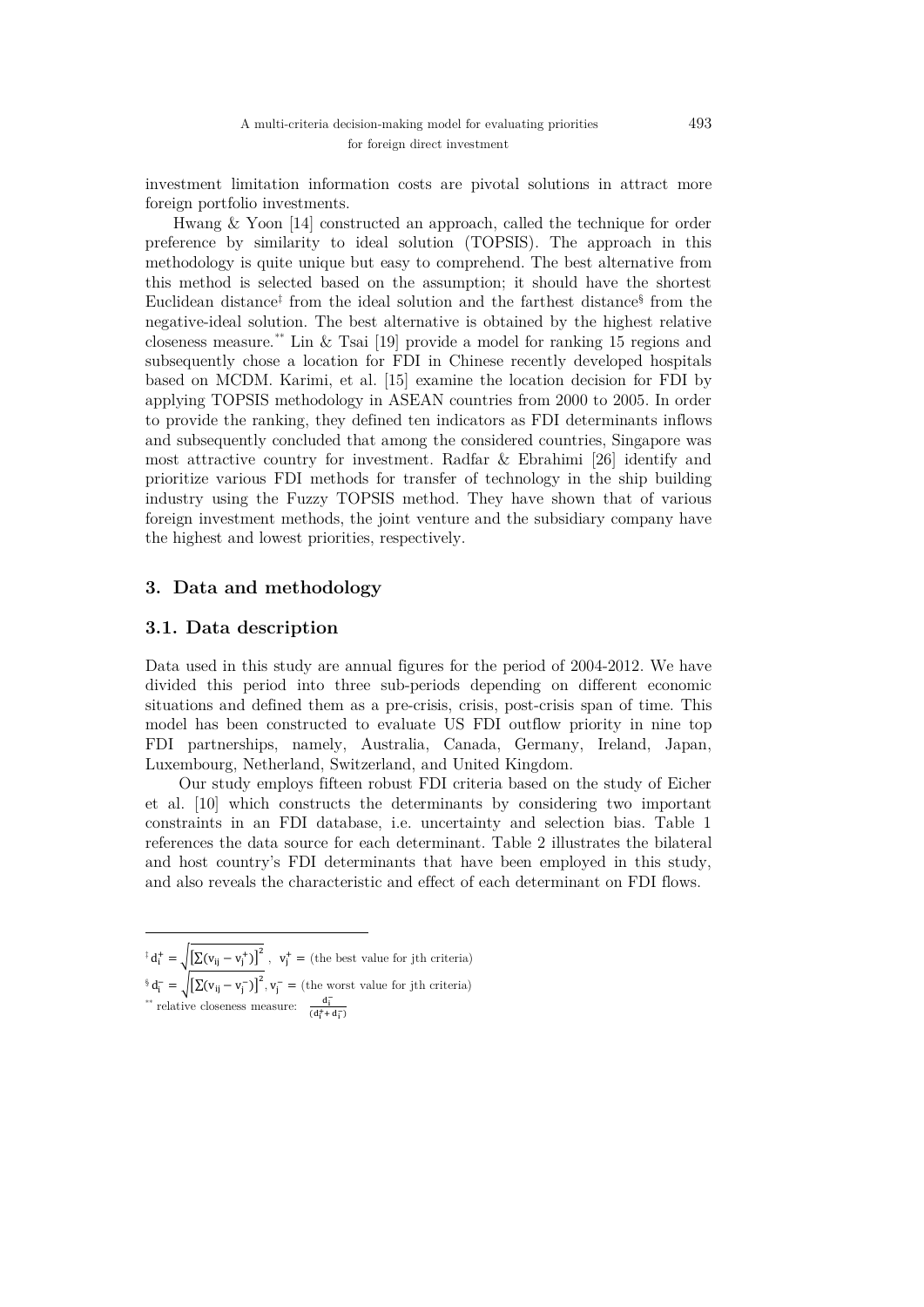#### 494 Korhan K. Gokmenoglu and Shahram Alaghemand

| Criteria |                        | Date Source                                                                |
|----------|------------------------|----------------------------------------------------------------------------|
| (1)      | <b>DISTANCE</b>        | <b>CEPII</b>                                                               |
| (2)      | <b>MRKT SIZE</b>       | The World Bank                                                             |
| (3)      | <b>COLONY</b>          | <b>CEPII</b>                                                               |
| (4)      | COM LANG               | <b>CEPII</b>                                                               |
| (5)      | <b>DEVELOPMENT</b>     | <b>OEDC</b>                                                                |
| (6)      | <b>GDP GROWTH</b>      | OEDC                                                                       |
| (7)      | MRKT POTENTIAL         | <b>CEPII</b>                                                               |
| (8)      | <b>PRODUCTIVITY</b>    | The World Bank                                                             |
| (9)      | TAX                    | http://taxfoundation.org/article/oecd-corporate-income-tax-rates-1981-2012 |
|          | $(10)$ LAIA            | http://www.aladi.org/                                                      |
|          | $(11)$ APEC            | http://www.apec.org/                                                       |
|          | $(12)$ DOLLAR          | http://wn.com/currency_union                                               |
|          | (13) CORRUPT           | <b>International Country Risk Guid</b>                                     |
|          | (14) INTERN CONFLICT   | <b>International Country Risk Guid</b>                                     |
|          | (15) RELIGIOUS TENSION | International Country Risk Guid                                            |

Table 1: Data source

| Category                | Criteria                     | Description                                                        | <b>Effect</b> on<br>FDI Flow |
|-------------------------|------------------------------|--------------------------------------------------------------------|------------------------------|
| Gravity                 | <b>DISTANCE</b><br>(1)       | Natural log of bilateral distance                                  |                              |
|                         | <b>MRKT SIZE</b><br>(2)      | Host country natural log of real GDP                               | $+$                          |
| Geography/history       | <b>COLONY</b><br>(3)         | Share colonial relationship (If yes, $=2$ then, $=1$ )             | $+$                          |
|                         | <b>COM LANG</b><br>(4)       | Share common language (If yes, $=2$ then, $=1$ )                   | $+$                          |
| Factor endowment        | <b>DEVELOPMENT</b><br>(5)    | Host country natural log of real GDP per capital                   | $+$                          |
| Growth and productivity | <b>GDP GROWTH</b><br>6       | Host country GDP growth rate                                       | $+$                          |
|                         | <b>MRKT POTENTIAL</b><br>(7) | Sum of host country's distance-weighted GDP to all other countries |                              |
|                         | <b>PRODUCTIVITY</b><br>(8)   | Host country productivity (real GDP per worker)                    | $^{+}$                       |
| Fiscal/monetary policy  | TAX<br>(9)                   | Host country corporate effective tax rate                          |                              |
| RTAs/CUs/investment     | $(10)$ LAIA                  | Latin American Integration Agreement (If yes, =2 then, =1)         |                              |
|                         | $(11)$ APEC                  | The Asia-Pacific Economic Community (If yes, $=2$ then, $=1$ )     | $^{+}$                       |
|                         | $(12)$ DOLLAR                | Dollar Currency Unions (If yes, =2 then, =1)                       | $+$                          |
| Economic risk           | (13) CORRUPT*                | Host country corruption                                            | $+$                          |
| Political risk          | (14) INTERN CONFLICT*        | Host country internal conflict                                     | $+$                          |
|                         | (15) RELIGIOUS TENSION*      | Host country religion in politics                                  | $^{+}$                       |

\**In the everycase the lower the riskpoint (value), the higher the risk, and the higher the risk point total the lower the risk*

Table 2: FDI criteria

## **3.2. Methodology**

In this study, four types of analyses are employed. First, the AHP method is used to evaluate the FDI determinant weights in three periods (pre-crisis, crisis, post-crisis). Second, a vector normalization approach is used to normalize all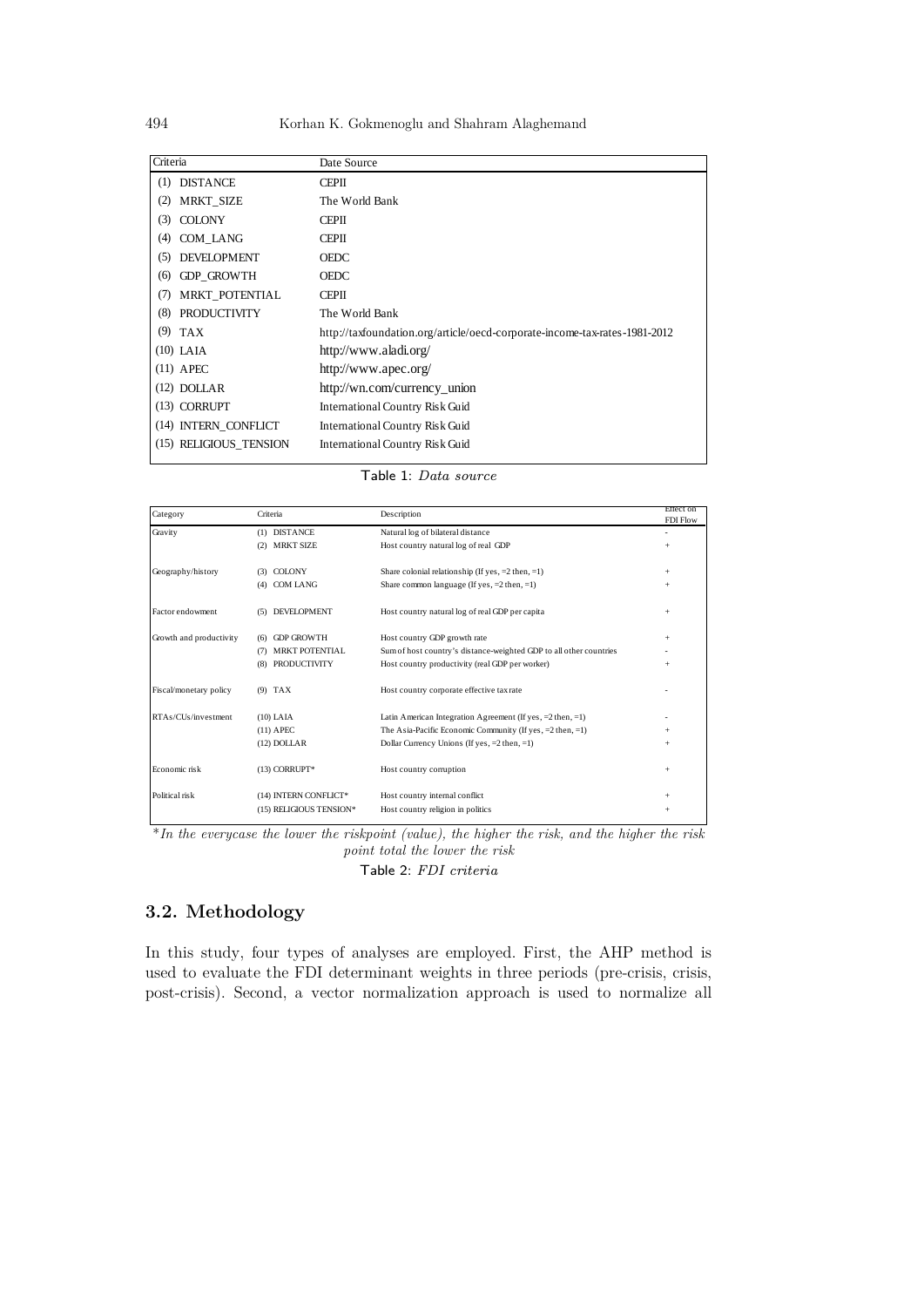data relating to each set of FDI determinants for each country. Third, a dynamic weighted averaging operator is employed to aggregate multi-period data in three different spans of time (pre-crisis, crisis, post-crisis). Lastly, the TOPSIS method is applied to prioritize alternative countries based on defined FDI determinants.

#### **3.2.1. Weighting FDI criteria**

The AHP method was employed to determine the FDI criteria weight. The weights were calculated for each period separately based on expert judgment. Based on AHP, the following steps had to be considered:

**Step 1:** Construction of a pairwise comparison matrix from criteria and each of these judgments is assigned a number on a scale based on Saaty's [30] rating scale Table A-1. The general pairwise comparison matrix can be constructed as follows (all arrays of the matrix are arranged by considering  $a_{ij} = \frac{1}{a_{ji}}$ )

| Criteria<br>Criteria | $C_1$            | $\mathcal{C}_2 \cdots$ | $\mathcal{C}_j$  | $\mathcal{C}_n$  |
|----------------------|------------------|------------------------|------------------|------------------|
| $\mathcal{C}_1$      |                  | $a_{12}$ .             | $a_{1j}$         | $a_{\mathrm in}$ |
| $\mathcal{C}_2$      | $^{1}/_{a_{12}}$ |                        | $a_{2j}$         | $a_{2n}$         |
| $\mathcal{C}_i$      | $a_{1j}$         | $a_{2j}$               |                  | $a_{in}$         |
| $\mathcal{C}_n$      | $1/a_{1n}$       | $^{1}/_{a_{2n}}$       | $^{1/_{a_{in}}}$ |                  |

Figure 1: General pairwise comparison matrix

**Step 2:** Normalization of pairwise comparison matrix:

$$
n_{ij} = \frac{a_{ij}}{\sum_{i=1}^{n} a_{ij}}, where i, j = 1, 2, ..., n
$$
 (1)

**Step 3:** Calculation of the arithmetic average of each row of normalized pairwise comparison matrix:

$$
W_{i} = \frac{\sum_{j=1}^{n} n_{ij}}{n}, where i = 1, 2, ..., n
$$
 (2)

At the end of this step, criteria weights are calculated and following steps are followed to test the consistency of judgments.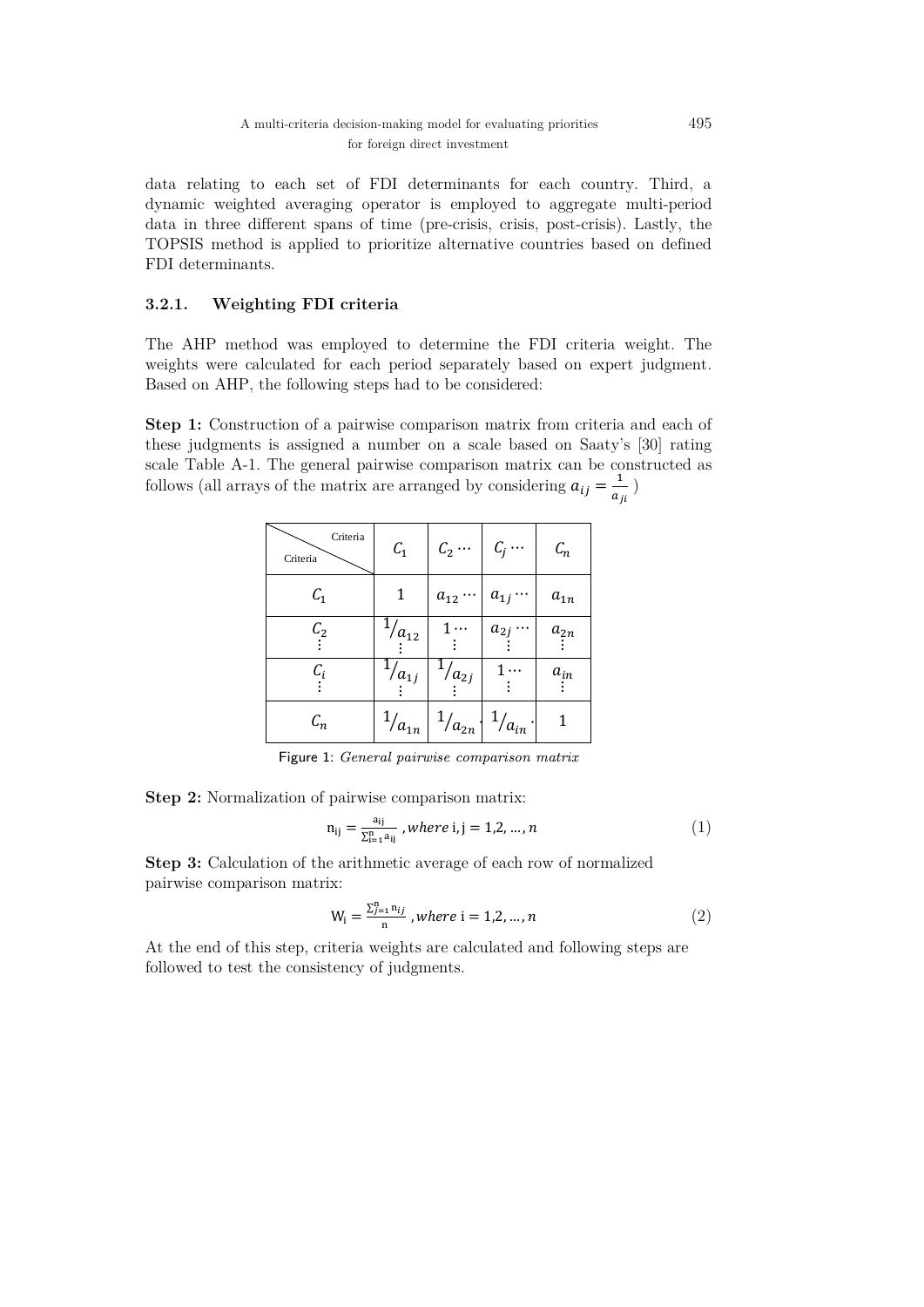**Step 4:** Calculation of the weighted sum vector:

$$
WSV = pairwise\ comparison\ matrix \times \ matrix\ of\ w_j\ (step\ 3)
$$
 (3)

**Step 5:** Calculation of the consistency vector:

$$
CV = WSV \div Wj \ (each \ array \ one \ by \ one)
$$
 (4)

**Step 6:** Calculation of the maximum Eigen value of the pairwise comparison matrix  $(\lambda_{max})$ 

$$
\lambda_{max} = \frac{\sum CV}{n} \tag{5}
$$

**Step 7:** Calculation of the inconsistency index (II) and Consistency Ratio CR

$$
II = \frac{\lambda_{max} - n}{n - 1} \tag{6}
$$

$$
CR = \frac{II}{IRI} \tag{7}
$$

To calculate *CR* for provided judgments, the Table A-2 derived from Saaty [30] was used. The upper row of the table provides the order of the random matrix, whereas the lower row introduces random judgments of the corresponding consistency index. According to Saaty [30], a consistency ratio greater than 0.1, implies that judgments can sometimes be accepted when the consistency limit for *CR*s is higher than 0.1 (but not much greater). AHP can be performed for the group rather than individual judgments. Therefore, the geometric average will be aggregated.

#### **3.2.2. Normalization**

After preparing each determinant weight, the next step is normalization of the decision matrix, allowing comparison of attributes. The vector normalization method was employed in this study to attain the harmonize decision matrix.

$$
r_{ij} = \frac{x_{ij}}{\sqrt{\sum_{i=1}^{m} x_{ij}^2}}, \ i = 1, ..., m; \ j = 1, ..., n
$$
 (8)

 $\mathbf{r}_{ij},$  is normalized value of alternative  $i,$  with regards to  $j^\text{th}$  criteria.

#### **3.2.3. Aggregation of multi-period decision making**

In general, most of the previous studies related to multi-attribute decisionmaking problems have used the same time period information; however, this paper will consider the information at different periods. Therefore, time dependent aggregation operators or a dynamic weighted averaging (DWA)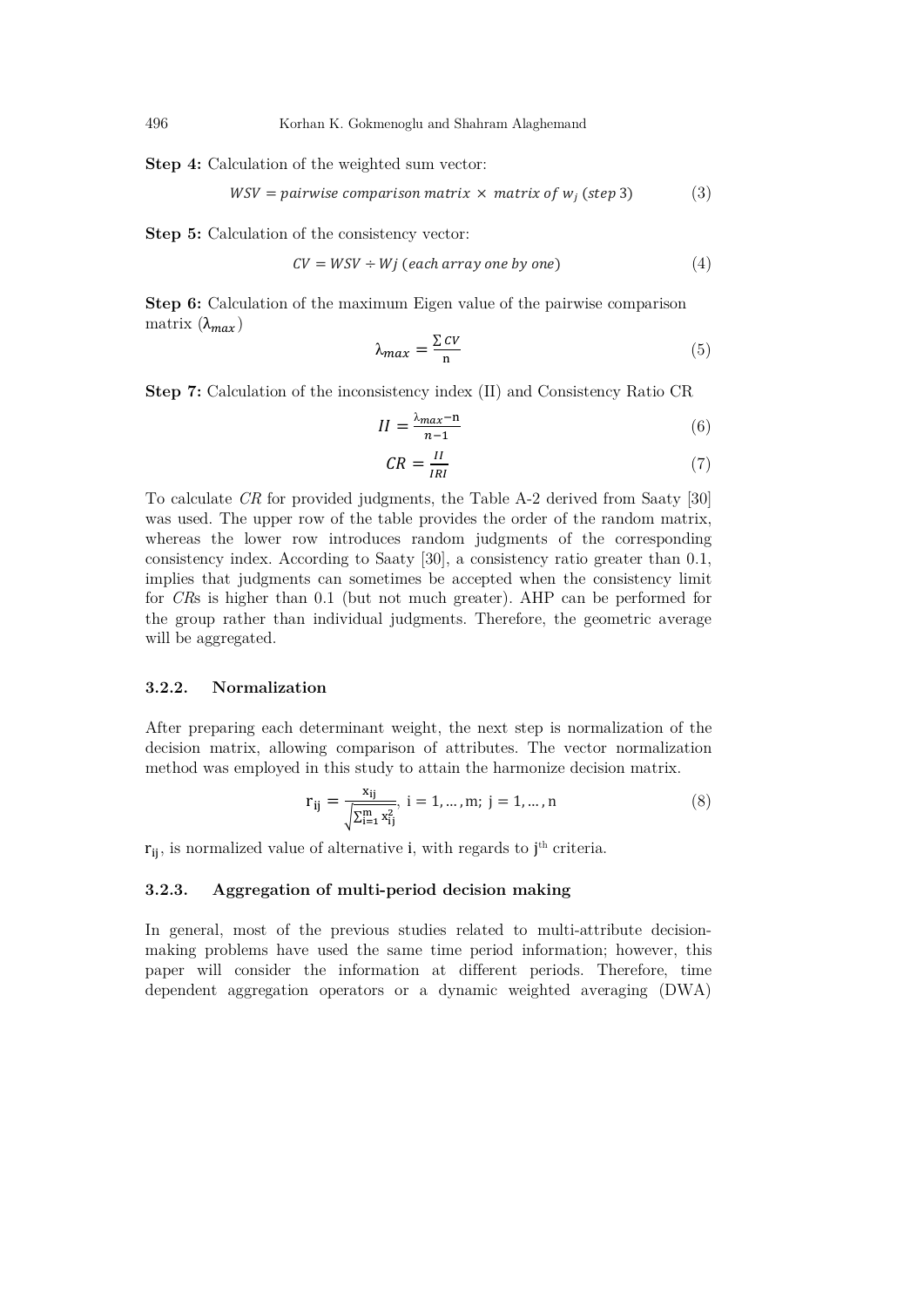#### A multi-criteria decision-making model for evaluating priorities 497 for foreign direct investment

factor were prepared to aggregate information, which is the most important step in aggregation of MADM information. Accordingly, different DWA operators such as the arithmetic, geometric series and normal distribution can be employed. Moreover, the multi-period MADM can be used when the periods are expressed in interval numbers. The study consists of three different economic periods, pre-crisis, crisis, post-crisis. Each period is composed of 3 years. To aggregate the relevant data into the three mentioned periods, the following steps are to be considered.

**Step 1:** Normalization of a decision matrix for each year. Considering  $R(t_k)$  as a normalized decision matrix and  $r_{ii}(t_k)$  as an attribute value for the yeart<sub>k</sub> (k  $= 1, 2, ..., v$ .

$$
R(t_k) = (r_{ij}(t_k))_{m \times n} \qquad k = 1, 2, ..., y
$$

**Step 2:** Calculation of a weighted averaging operator.

$$
V_i = \sum_{k=1}^{y} \lambda^p(t_k) v_i(t_k), \quad i = 1, 2, \dots, \text{ and } P = 1, 2, 3
$$
 (9)

for the purpose of aggregating the respective year of data in each three periods. In our study, each period consists of three successive years, so that k spans from one to three and  $P=1$ ,  $P=2$  and  $P=3$  denote the pre-crisis, crisis and post crisis periods. Then, the weighted averaging operator  $(v_i)$  is utilized by :

$$
v_i(t_k) = \sum_{j=1}^n w_j(t_k) r_{ij}(t_k) \, , i = 1, 2, \dots, m \tag{10}
$$

And, weight vector is  $\lambda^p(t) = \left\{ \lambda^p(t_1), \lambda^p(t_2), \dots, \lambda^p(t_y) \right\}^T$ , where  $\lambda^p(t_1) \geq 0, k =$  $1, 2, ..., y, \sum_{k=1}^{y} \lambda^{p}(t_{y}) = 1.$ 

Note that  $\lambda^p(t)$  can be given by a decision maker or can be drawn from different methods such as those based on the arithmetic series, geometric series and normal distribution.

#### **3.2.4. TOPSIS**

The TOPSIS method was constructed on the concept of the alternative with the shortest distance and farther distance from the positive and negative ideal solutions is considered the best-chosen alternative. TOPSIS was considered due to its ability to be combined with other decision-making methods such as AHP [33]. Six major steps are taken to achieve the optimum ranking of alternatives: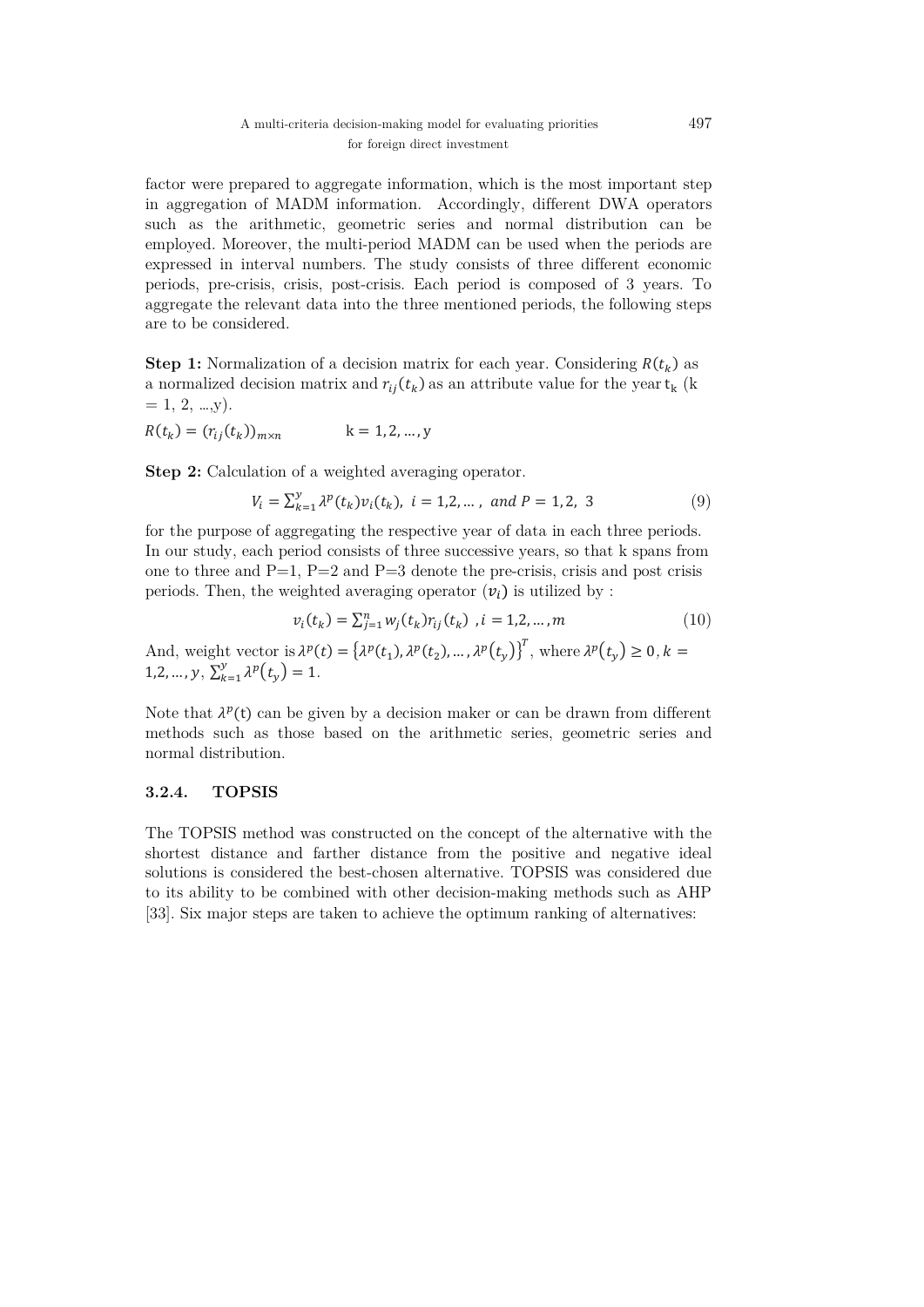**Step 1:** Quantification and normalization of the decision matrix.

**Step 2:** Calculation of a weighed normalized decision matrix: Multiplication of a normalized decision matrix (R) with respect to a diagonal matrix of criteria weights  $(W_{n \times n})$ 

$$
V = R \times W_{n \times n} \tag{11}
$$

**Step 3:** To define the ideal positive  $(V_j^+)$  and negative  $(V_j^-)$  solutions:  $(V_j^+)$ : [Vector of each criterion's best value in V]. The best value for positive and negative criteria will be the maximum and minimum amount, respectively. ( $V_j^-$ ): [Vector of each criterion's worst value in V]. The worst value for positive and negative criteria will be the minimum and maximum amount, respectively.

**Step 4:** To find each alternative distance from the positive  $(V_j^+)$  and negative  $(V_j^-)$ ideal alternatives:

$$
d_i^+ = \sqrt{\left[\sum (v_{ij} - v_j^+)\right]^2}, \ i = 1, 2 \dots, m \tag{12}
$$

where  $v_j^+$  is the best value for <u>each attribute</u> irrespective of the alternative.

$$
d_i^- = \sqrt{\left[\sum (v_{ij} - v_j^-)\right]^2}, \, i = 1, 2 \dots, m \tag{13}
$$

where  $v_j^-$  is the worst value for each attribute.

**Step 5:** To calculate the integrated evaluation index CL (relative closeness measure)

$$
CL_i^* = \frac{d_i^-}{(d_i^+ + d_i^-)}
$$
\n
$$
(14)
$$

**Step 6:** Rank alternatives: the highest value of CL, the better alternative.

Note that TOPSIS is carried out for each three aggregated periods, separately.

## **4. Empirical results**

## **4.1. Criteria weighting**

The AHP method was employed to calculate the weights of each criterion in this study. The weighting process was carried out for each period separately as indicated in the previous sections. To complete the pairwise comparison matrix, we considered the expert judgments of four foreign investment experts. Three matrixes were constructed to show the pre-crisis, crisis, and post-crisis periods. The following table illustrates the aggregated FDI criteria weights with respect to the AHP method.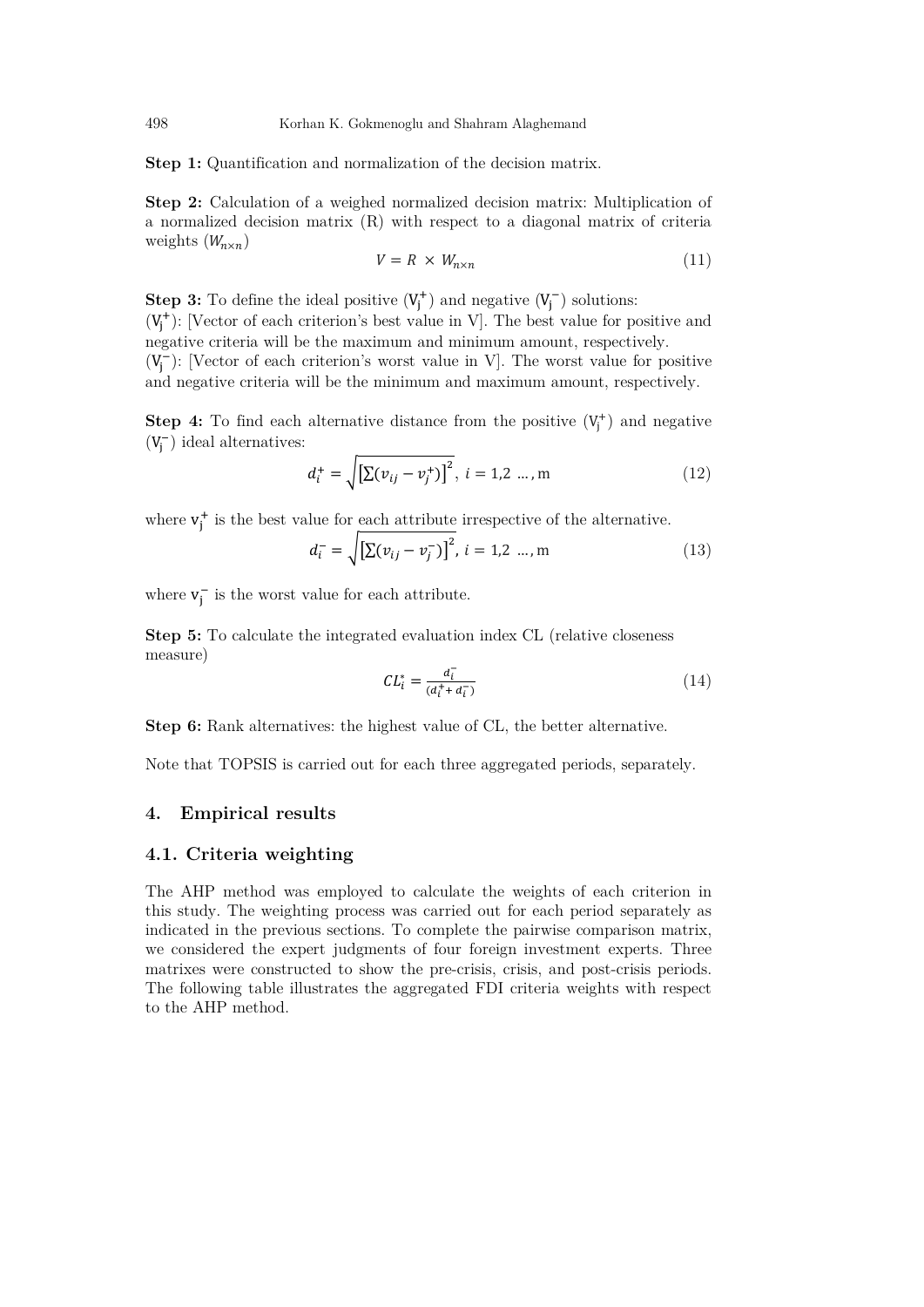#### A multi-criteria decision-making model for evaluating priorities 499 for foreign direct investment

|                    | DISTANCE MRKT |        |          | COLONY COM LANG | DEVELOPMENT GDP GROWTH |        | MRKT<br>POTENTIAL | PRODUCTIVITY TAX |       | LAIA  | APEC  |       | DOLLAR CORRUPTION | <b>INTERN</b><br>CONFLICT TENSION | <b>RELIGIOUS</b> |
|--------------------|---------------|--------|----------|-----------------|------------------------|--------|-------------------|------------------|-------|-------|-------|-------|-------------------|-----------------------------------|------------------|
| Pre Crisis:        | 5.21%         | 12.42% | 1.62%    | 1.62%           | 9.22%                  | 11.42% | 14.00%            | 14.17%           | 6.65% | 2.70% | 2.70% | 2.72% | 4.67%             | 5.17%                             | 5.72%            |
| Crisis:            | 5.33%         | 12.69% | $1.39\%$ | 1.39%           | 8.24%                  | 15.12% | 12.64%            | 11.75%           | 6.41% | 2.08% | 2.08% | 2.08% | 6.88%             | 5.93%                             | 6.00%            |
| Post Crisis: 7.57% |               | 13.27% | 1.31%    | 1.31%           | 12.54%                 | 11.79% | 10.97%            | 10.24%           | 6.50% | 2.42% | 2.42% | 2.46% | 5.76%             | 5.88%                             | 5.54%            |

|  | Table 3: Criteria weights |  |
|--|---------------------------|--|
|--|---------------------------|--|

To reach the desired degree of consistency in the expert judgments, the consistency ratio was calculated for each of the three matrixes using steps 4 to 7 as illustrated in the previous section. The following table shows the consistency ratio for each averaged pairwise matrix (using the geometric average), consisting of four individual matrixes for each pre-crisis, crisis, and post-crisis period.

|               | Pre Crisis                                                     | Crisis | Post Crisis |  |  |  |  |  |  |  |
|---------------|----------------------------------------------------------------|--------|-------------|--|--|--|--|--|--|--|
| $\lambda$ max | 16.973                                                         | 17.158 | 16.712      |  |  |  |  |  |  |  |
| CR.           | 0.089                                                          | 0.097  | 0.077       |  |  |  |  |  |  |  |
|               | *Note: Saaty's CI table: $n = 15$ and the relevant $CI = 1.59$ |        |             |  |  |  |  |  |  |  |

Table 4: Consistency ratios

The CR calculations for the matrices demonstrate that the required degree of consistency was achieved. AHP results reveal that, during the pre-crisis period, productivity in the host countries gained the highest weight, 14.17% compared to the other factors. However, in the crisis period, the productivity weight declined to 11.75% (fourth level), while GDP growth received the greatest priority in comparison to other FDI determinants by 15.12%. The other significant development during the crisis period was an increase in the importance of corruption. Previous studies claimed that a larger market size in host countries affects positively FDI outflow. According to our study, in the post-crisis period, a weight of 12.69% was allocated to the market size criteria, making it the most important determinant. Results for criteria weighting are reported in Figure 2.



Figure 2: FDI criteria weight rankings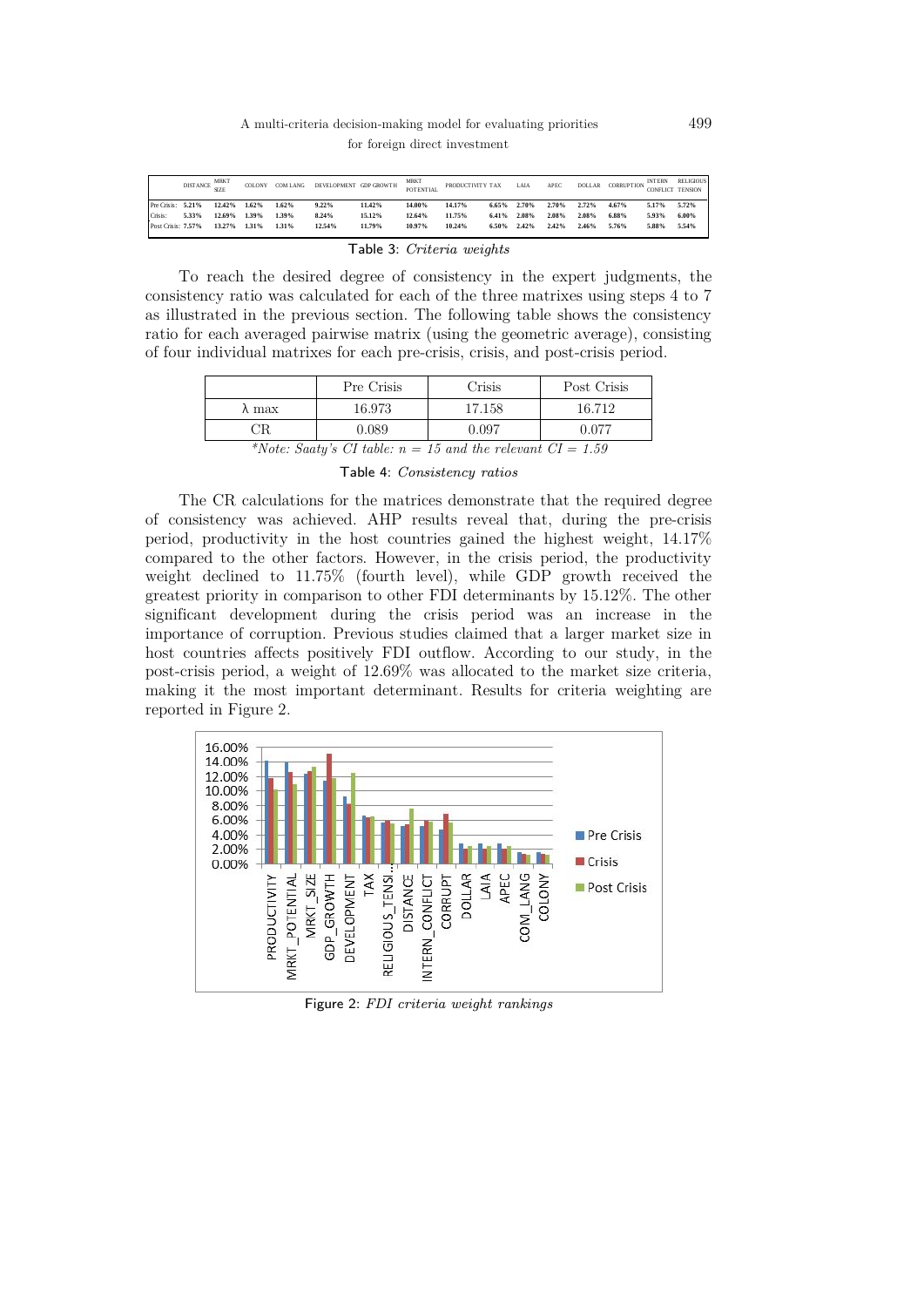#### **4.2. Normalization**

The next step after gathering data for all FDI determinants was normalization of the decision matrixes (all nine matrixes separately) based on equation (8). Therefore, all the decision matrix arrays were in the same dimension, so that the comparison among them becomes applicable.

## **4.3. TOPSIS results and analysis**

After calculating the normalized decision matrices, the next step was the construction of a weighted normalized decision matrix based on equation (11). This step was carried out for each year employing the criteria weight matrix. In order to aggregate yearly decision matrixes in our defined economic periods, a weighted vector was selected. In this study uniform distribution was employed; thus in each period, all years have the same effect on the defined periods. Therefore, with regards to equation (10), it was assumed for each period (precrisis, crisis, and post-crisis) that  $\lambda^p(t_1) = \lambda^p(t_2) = \lambda^p(t_3) = 1/3$ .

The next step in the TOPSIS methodology was to determine the positive and negative ideal solutions. In this regard, for criteria that identify a positive condition, the positive ideal solution is the maximum value, and the negative ideal solution is the minimum value. On the other hand, for criteria that identify a negative condition, the positive and negative ideal solutions are the minimum and maximum values, respectively. For instance, in our study, distance was characterized as a negative criterion given that as bilateral distance increases, FDI flow decreases.

In the next step, the distance of each alternative from the positive and negative ideal solutions was calculated using equations (12) and (13). Then, relative closeness indices were computed using equation (14).

The last step was to rank (in descending order) the relative closeness indexes, the highest values in the CL index, and the better alternatives for investment. In the pre-crisis period, Japan with a CL of 0.5767 was ranked number one, followed by Canada ( $CL = 0.4602$ ) and Germany ( $CL = 0.4339$ ). Tables 5 through to 10 present the results for positive and negative ideal solutions including the distance and relative closeness of the ideal solution for each of the three periods.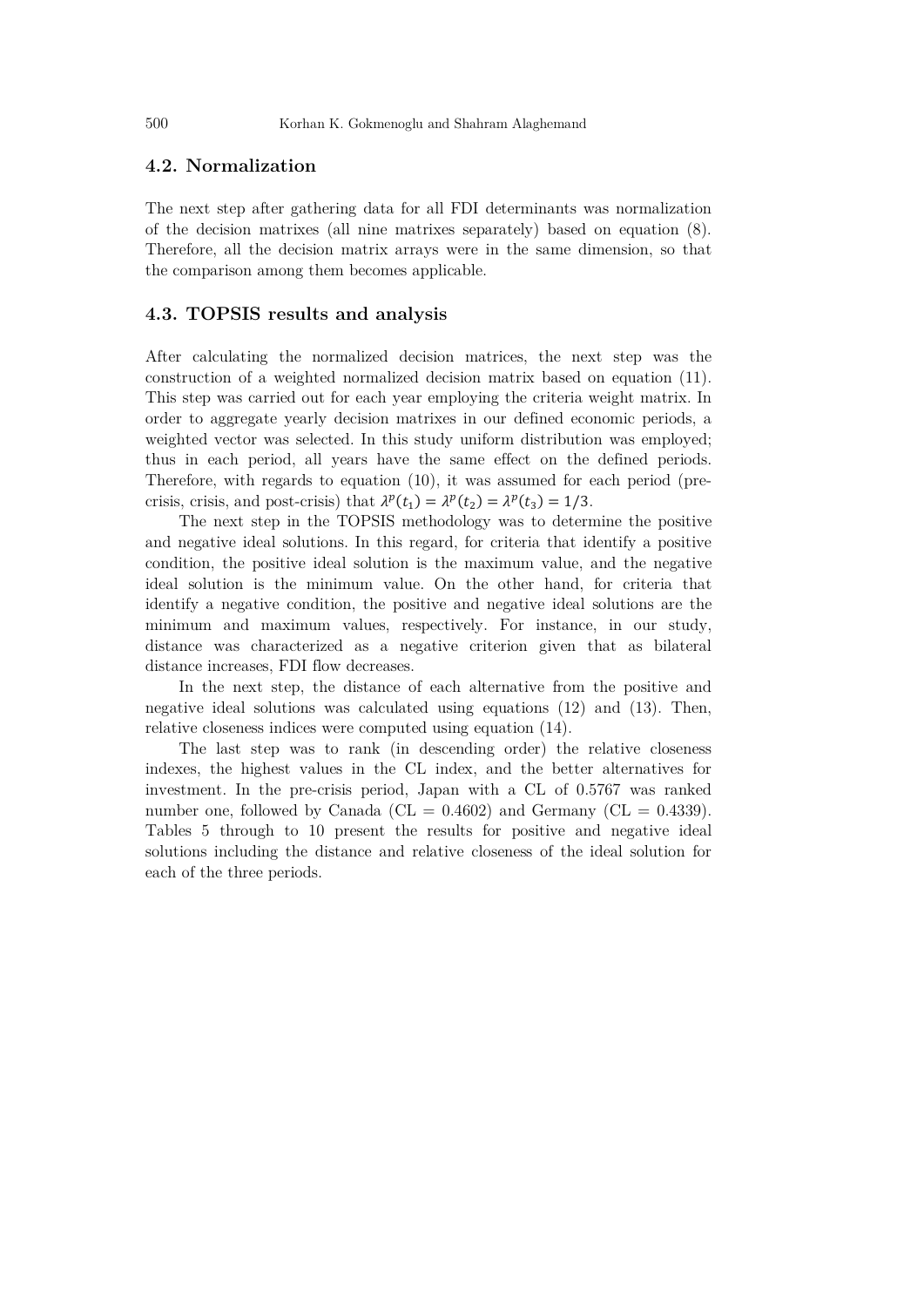## A multi-criteria decision-making model for evaluating priorities  $501$ for foreign direct investment

|        | DISTANCE MRKT SIZE COLONY |        | COMLANG | DEVELOPMEN GDP | <b>GROWTH</b> | <b>MRKT</b><br>POTENTIAL ITY | <b>PRODUCTIV</b> | TAX    | LAIA   | APEC   | <b>DOLLAR</b> | <b>CORRUPT</b> | <b>INTERN</b><br><b>CONFLICT</b> | RELIGIOUS<br><b>TENSION</b> |
|--------|---------------------------|--------|---------|----------------|---------------|------------------------------|------------------|--------|--------|--------|---------------|----------------|----------------------------------|-----------------------------|
| 0.0012 | 0.0914                    | 0.0093 | 0.0071  | 0.0531         | 0.0583        | 0.0074                       | 0.0932           | 0.0089 | 0.0078 | 0.0127 | 0.0099        | 0.0139         | 0.0206                           | 0.0224                      |
| 0.0347 | 0.0007                    | 0.0047 | 0.0035  | 0.0237         | 0.0201        | 0.0741                       | 0.0357           | 0.0230 | 0.0078 | 0.0064 | 0.0049        | 0.0096         | 0.0126                           | 0.0119                      |

Table 5: Positive and negative ideal solutions (Pre-crisis)

The results for positive and negative ideal solutions for each criterion during the pre-crisis period are presented in Table 5 using step 3 of TOPSIS methodology (defining as the best and worst value of vector of each criterion).

| Distance from<br>Positive Ideal |        | Distance from<br>Negative Ideal |        | <b>Alternatives</b>   | CL Index |
|---------------------------------|--------|---------------------------------|--------|-----------------------|----------|
| $d1+$                           | 0.0902 | $d1-$                           | 0.0615 | United Kingdom 0.4053 |          |
| $d2+$                           | 0.1234 | $d2-$                           | 0.0291 | Netherland            | 0.1908   |
| $d3+$                           | 0.0928 | $d3-$                           | 0.0791 | Canada                | 0.4602   |
| $d4+$                           | 0.1137 | $d4-$                           | 0.0787 | Luxembourg            | 0.4089   |
| $d5+$                           | 0.1066 | $d5-$                           | 0.0618 | <b>Ireland</b>        | 0.3668   |
| $d6+$                           | 0.1156 | $d6-$                           | 0.0385 | Switzerland           | 0.2497   |
| $d7+$                           | 0.0912 | $d7-$                           | 0.0699 | Germany               | 0.4339   |
| $d8+$                           | 0.1062 | $d8-$                           | 0.0724 | Australia             | 0.4055   |
| $d9+$                           | 0.0805 | $d9-$                           | 0.1096 | Japan                 | 0.5767   |

Table 6: Distance and relative closeness to the ideal solution (Pre-crisis)

In regards to Table 6, the distance from positive and negative ideal solution for each nine alternatives was calculated and relative closeness index computed for the pre-crisis period.

|    |        |        |        | $\text{DISTANCE} \quad \text{MRKT SIZE} \quad \text{COLONY} \qquad \text{COM LANG} \quad \overbrace{\text{ENT}}$ | DEVELOPM GDP | <b>GROWTH</b> | MRKT<br>POTENTIAL ITY | PRODUCTIV | TAX    | LAIA   | APEC   | DOLLAR | CORRUPT | <b>INTERN</b><br><b>CONFLICT</b> | RELIGIOUS<br><b>TENSION</b> |
|----|--------|--------|--------|------------------------------------------------------------------------------------------------------------------|--------------|---------------|-----------------------|-----------|--------|--------|--------|--------|---------|----------------------------------|-----------------------------|
| Īн | 0.0012 | 0.0918 | 0.0080 | 0.0061                                                                                                           | 0.0477       | 0.0566        | 0.0071                | 0.0772    | 0.0086 | 0.0060 | 0.0098 | 0.0072 | 0.0208  | 0.0238                           | 0.0242                      |
|    | 0.0355 | 0.0008 | 0.0040 | 0.0030                                                                                                           | 0.0206       | $-0.0235$     | 0.0665                | 0.0292    | 0.0233 | 0.0060 | 0.0049 | 0.0036 | 0.0125  | 0.0134                           | 0.0113                      |

Table 7: Positive and negative ideal solutions (crisis period)

Table 7 shows the calculated ideal solutions based on acquired data over the crisis period.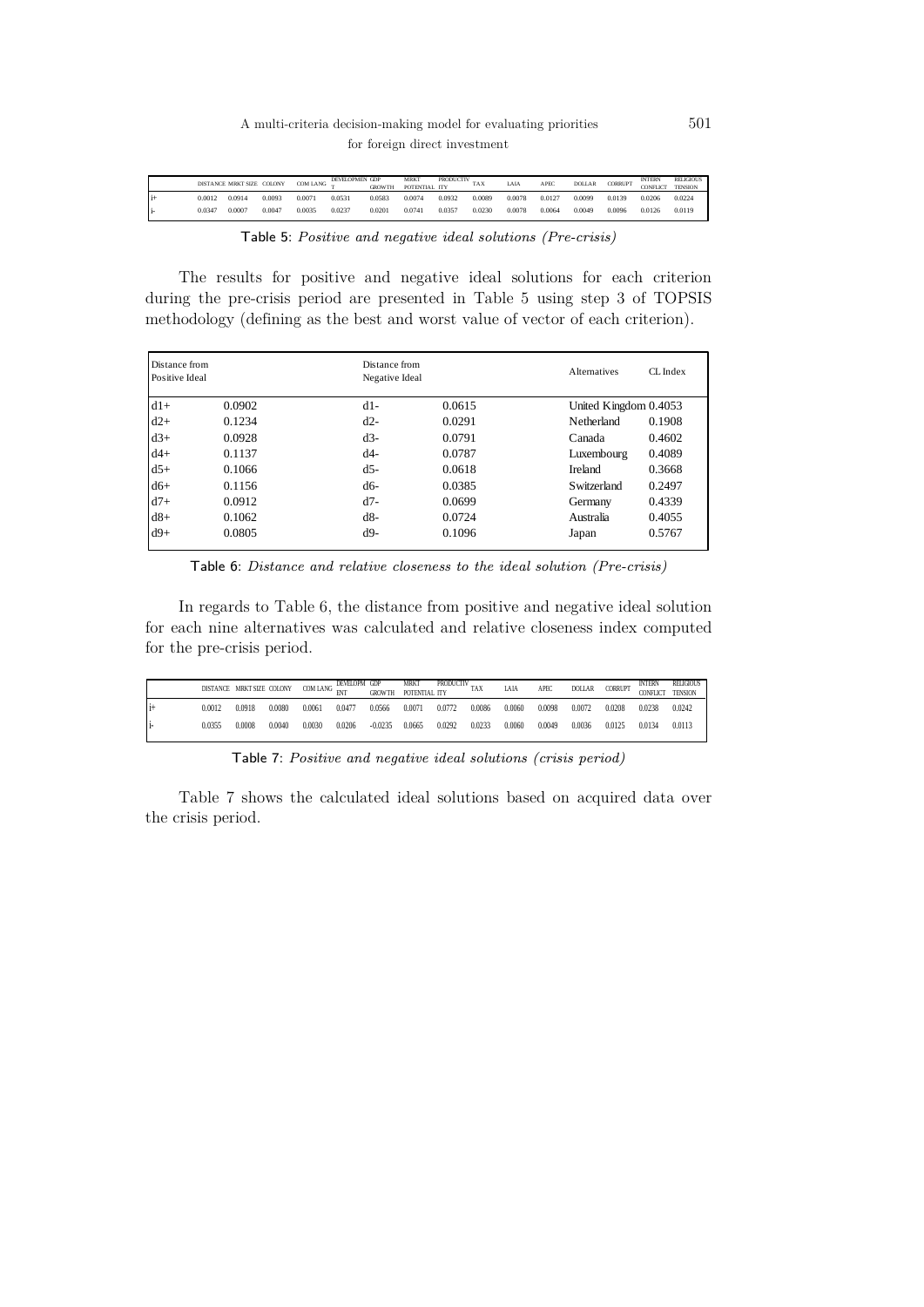| Distance from<br>Positive Ideal |        | Distance from<br>Negative Ideal |        | Alternatives   | CL Index |
|---------------------------------|--------|---------------------------------|--------|----------------|----------|
| $d1+$                           | 0.1025 | $d1-$                           | 0.0624 | United Kingdom | 0.3782   |
| $d2+$                           | 0.1176 | $d2-$                           | 0.0510 | Netherland     | 0.3026   |
| $d3+$                           | 0.0986 | $d3-$                           | 0.0788 | Canada         | 0.4442   |
| $d4+$                           | 0.1219 | $d4-$                           | 0.0691 | Luxembourg     | 0.3618   |
| $d5+$                           | 0.1278 | $d5-$                           | 0.0463 | <b>Ireland</b> | 0.2659   |
| $d6+$                           | 0.1103 | $d6-$                           | 0.0622 | Switzerland    | 0.3609   |
| $d7+$                           | 0.0908 | $d7-$                           | 0.0761 | Germany        | 0.4562   |
| $d8+$                           | 0.0982 | $d8-$                           | 0.1025 | Australia      | 0.5107   |
| $d9+$                           | 0.1020 | d9-                             | 0.1060 | Japan          | 0.5098   |

Table 8: Distance and relative closeness to the ideal solution (crisis period)

Table 8 shows the distances and relative closeness indexes for the crisis period.

|      |        | DISTANCE MRKT SIZE COLONY |        |              | DEVELOPM GDP |               | MRKT          | PRODUCTIV | TAX    | LAIA   | APEC   | DOLLAR | <b>CORRUPT</b> | <b>INTERN</b> | <b>RELIGIOUS</b> |
|------|--------|---------------------------|--------|--------------|--------------|---------------|---------------|-----------|--------|--------|--------|--------|----------------|---------------|------------------|
|      |        |                           |        | COM LANG ENT |              | <b>GROWTH</b> | POTENTIAL ITY |           |        |        |        |        |                | CONFLICT      | <b>TENSION</b>   |
| $1+$ | 0.0017 | 0.0953                    | 0.0076 | 0.0057       | 0.0705       | 0.0549        | 0.0066        | 0.0646    | 0.0088 | 0.0070 | 0.0114 | 0.0086 | 0.0169         | 0.0233        | 0.0222           |
|      | 0.0504 | 0.0008                    | 0.0038 | 0.0029       | 0.0323       | 0.0060        | 0.0575        | 0.0264    | 0.0215 | 0.0070 | 0.0057 | 0.0043 | 0.0122         | 0.0169        | 0.0148           |

Table 9: Positive and negative ideal solutions (post-crisis period)

Table 9 demonstrates the ideal solutions as in Table 5 and 7; however, in this table the ideal solutions were achieved based on post-crisis figures.

| Distance from<br>Positive Ideal |        | Distance from<br>Negative Ideal |        | <b>Alternatives</b> | CL Index |
|---------------------------------|--------|---------------------------------|--------|---------------------|----------|
| $d1+$                           | 0.0860 | $d1-$                           | 0.0645 | United Kingdom      | 0.4285   |
| $d2+$                           | 0.1187 | $d2-$                           | 0.0367 | Netherland          | 0.2362   |
| $d3+$                           | 0.0828 | $d3-$                           | 0.0862 | Canada              | 0.5102   |
| $d4+$                           | 0.1125 | $d4-$                           | 0.0678 | Luxembourg          | 0.3760   |
| $d5+$                           | 0.1130 | $d5-$                           | 0.0479 | Ireland             | 0.2978   |
| $d6+$                           | 0.1080 | d6-                             | 0.0485 | Switzerland         | 0.3099   |
| $d7+$                           | 0.0696 | $d7-$                           | 0.0860 | Germany             | 0.5529   |
| $d8+$                           | 0.1039 | $d8-$                           | 0.0738 | Australia           | 0.4155   |
| $d9+$                           | 0.0689 | d9-                             | 0.1088 | Japan               | 0.6121   |

Table 10: Distance and relative closeness to the ideal solution (post-crisis period)

Table 10 depicts the post crisis relative closeness index to the ideal solution for the alternative host countries.

## **4.4. Ranking and comparison**

The results obtained by calculating the relative closeness for each of the nine alternative over the three periods were sorted from largest to smallest and as shown in Figure 3.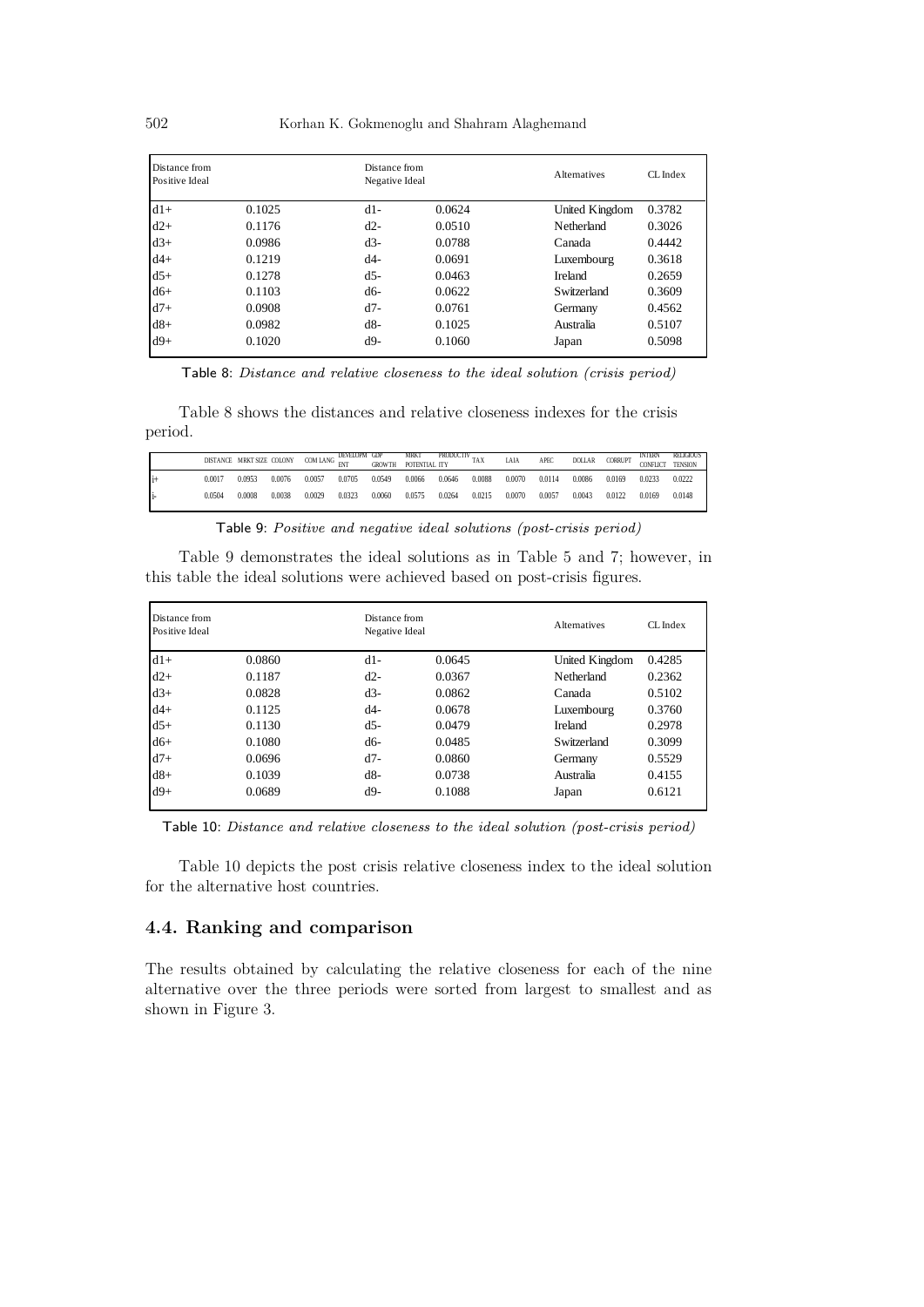

Figure 3: Alternative rankings for pre-crisis, crisis and post-crisis periods

According to our designed output model, the US's first priority in increasing FDI outflow in the pre-crisis and post-crisis periods is Japan. Economic growth in Japan in 2004 was the highest recorded since 1996. Furthermore, Japan is considered one of the largest world markets, and has a stable, developed business environment. Additionally, Japan's forceful relationship with developing countries in Asia makes the country a good business opportunity for foreign investors. Japan is considered a center of innovation in the world, connecting Asia with the rest of the world. Therefore, the favourable conditions associated with Japan's market size, market potential, and productivity resulted in its surpassing the other eight alternatives.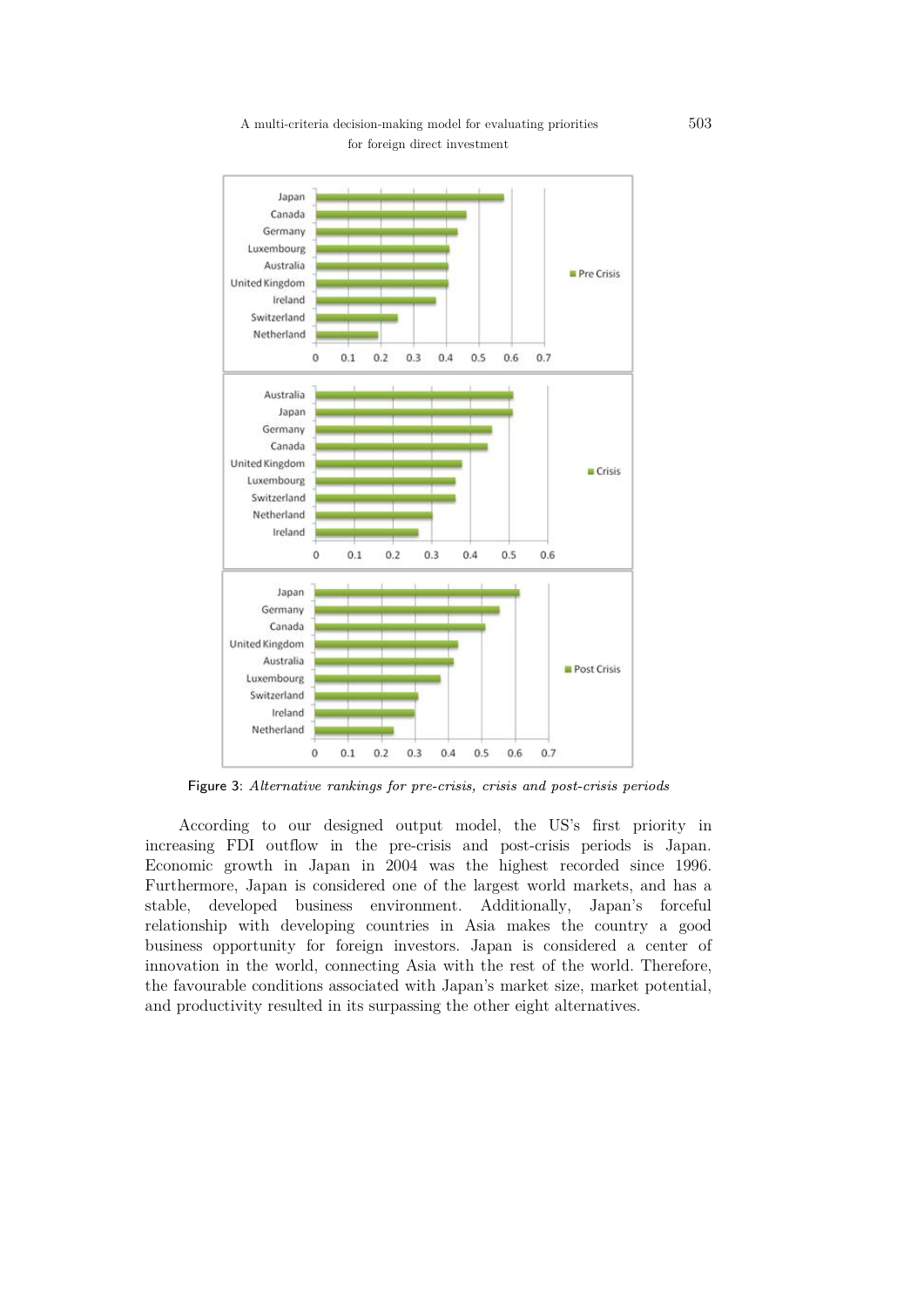During the crisis period, Japan fell to second place while Australia rose to the top with a closeness index of 0.5107. Table A-3, which shows the aggregated weighted decision matrix during pre-crisis, reveals that the proximity to the ideal point of some of Japan's more important, or highly weighted, FDI determinants, such as a market size of 0.09145 and a market potential of 0.01456, have made Japan more attractive for US investors. Meanwhile, Australia by obtaining a weight of 0.05664 for GDP growth and 0.00710 for market potential (the two most important FDI criteria according to Table A-4 criteria weights) forced Japan in the number-two slot during the crisis period. In the third period, however, the attractiveness of Australia declined sharply. The decline of its GDP growth during the post-crisis period was one of the main reasons Australia slipped down to fifth place during this period.

The high ranking for Canada can be explained due to its close distance to the US, its high market potential as one of the richest countries in the world in terms of its natural resource base, its high quality human resources, and its flexible labour market. The pivotal factor in drawing the attention of foreign investors to Germany is its stable and powerful economy. Focusing on the weighted matrix, market size and market potential significantly enhances Germany's attractiveness to foreign investors.

Luxembourg is an ideal alternative compared to other countries in terms of its productivity (0.07725) and the risk of corruption (0.020803), religious tension (0.022247), and internal conflict (0.024221). However, its market size, market potential, and GDP growth (0.00081, 0.06649, and 0.00337 respectively) are farther from the ideal solutions when compared with other alternatives during the crisis period.

Ireland, Switzerland, and the Netherlands occupied the last three slots during all three periods. Since the mid-1990s, Ireland has been improving its economic conditions. However, when hit by the financial crisis and negative GDP growth (-0.01954) during the crisis period, it fell from seventh place to last. Switzerland's GDP growth weight of 0.02737 ranked it as the closest of all the countries to the ideal solution. Australia was next at 0.05663. However, when considering other determinants, it ranked seventh in market size and market potential during the crisis. In the crisis period, the Netherlands was considered the ideal solution in regard to corruption risk and internal conflict risk, but the weights of its other FDI determinants were not as satisfactory as those of the other countries in our data set.

#### **5. Discussion**

This study attempted to design a model to evaluate the attractiveness of host countries for FDI. The findings reveal that productivity, market potential, market size, GDP growth, and development were the most important determinants of FDI in all three time periods investigated. However, language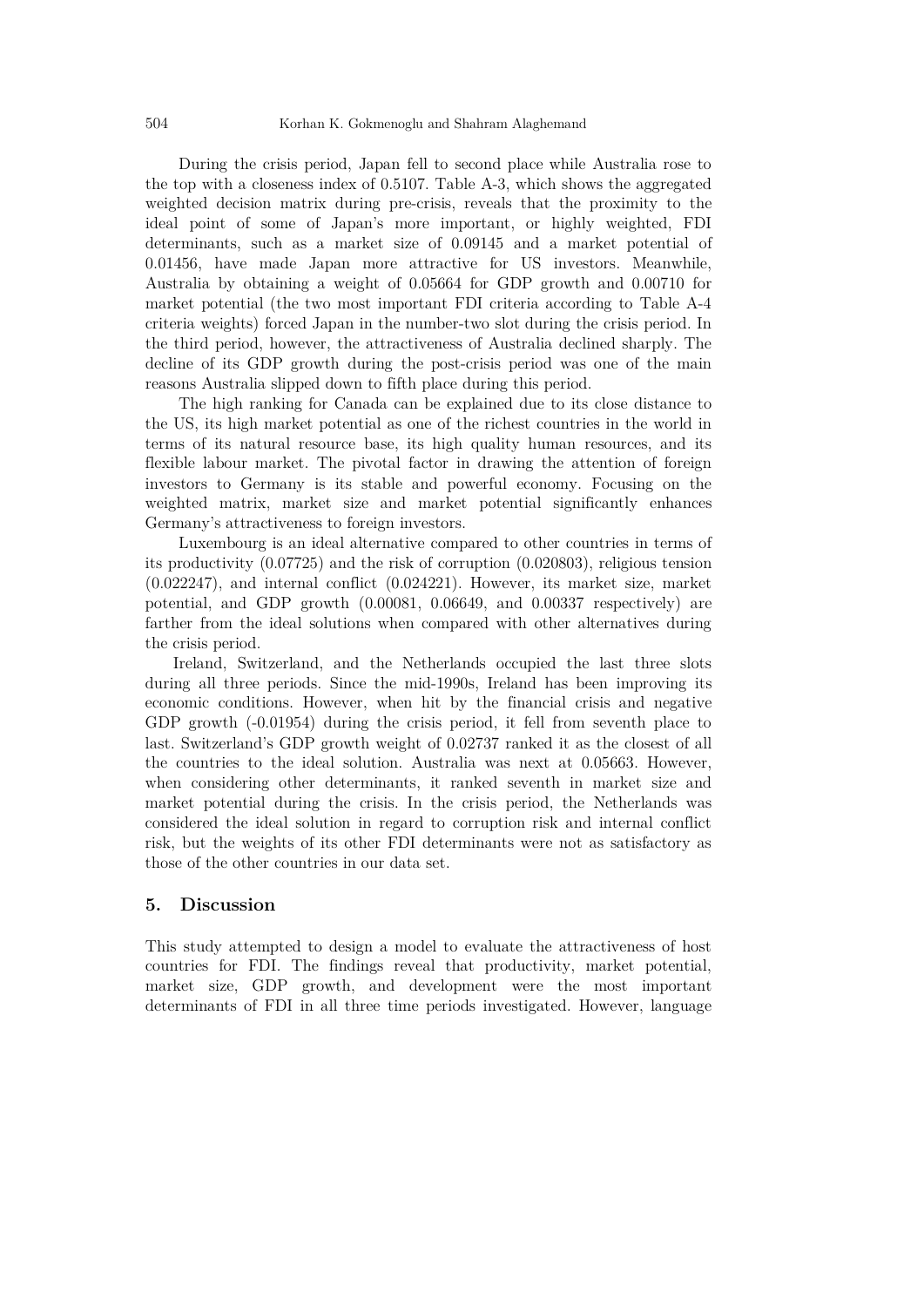and colonial relationship, factors that represent geographic and historical variables, are the least important variables. Furthermore, the importance of international agreements and unions is very low in comparison to growth and factor endowment categories. This finding implies that the size of a country's economy and its growth potential are pivotal factors for FDI inflow - a conclusion that should provide guidance for policymakers in countries that are competing for FDI inflow.

On the other hand, the effect of time must be taken into account, because it is clear that the importance of almost all the variables changes over time. In particular, the importance of GDP growth and risk of corruption increased considerably during the 2007 financial crisis. Following the crisis, many developed countries experienced a negative GDP growth rate, which made investors very sensitive to fluctuations in this variable. So the countries that had positive GDP growth were favoured by the decision makers. Since corruption has been one of the most significant causes of economic crises, it was no surprise that it had a higher criteria weight ranking in our findings. The conclusion is that, during financial turbulence, countries able to maintain a positive GDP growth rate and remain free of corruption have the best chance of attracting FDI.

Any change in criteria weight ranking also affects the position of the countries in the alternative ranking table. Almost all the countries were ranked differently in the pre-crisis, crisis, and post-crisis periods. The importance of development, GDP growth, market size, and market potential during the postcrisis period affected significantly the priority of the target countries' FDI. The aggregated data for this period has revealed that Japan, Germany, and Canada each played a vital role as a host country for the US to increase its investments. When it comes to market size, Japan still accounts for more than 55% of the entire Asian retail market and is the second largest market in the world after the US. Germany has been able to recover quickly after the crisis in comparison to the other countries. The crisis had affected Germany's GDP growth, which became negative, but after the crisis passed, the numbers were positive by a larger margin than in the pre-crisis period. Canada and the US have one of the world's most outstanding investment relationships. Many factors, such as strong GDP growth, low tax rates, and a common language, account for the US being the largest foreign investor in Canada.

## **6. Conclusion**

As with many other studies that have investigated the determinants of FDI, our empirical work also takes into account the possibility that both the decisionmaking criteria and their importance to decision makers may change over time. The fact is that missing data jeopardizes the validity of FDI theories. In order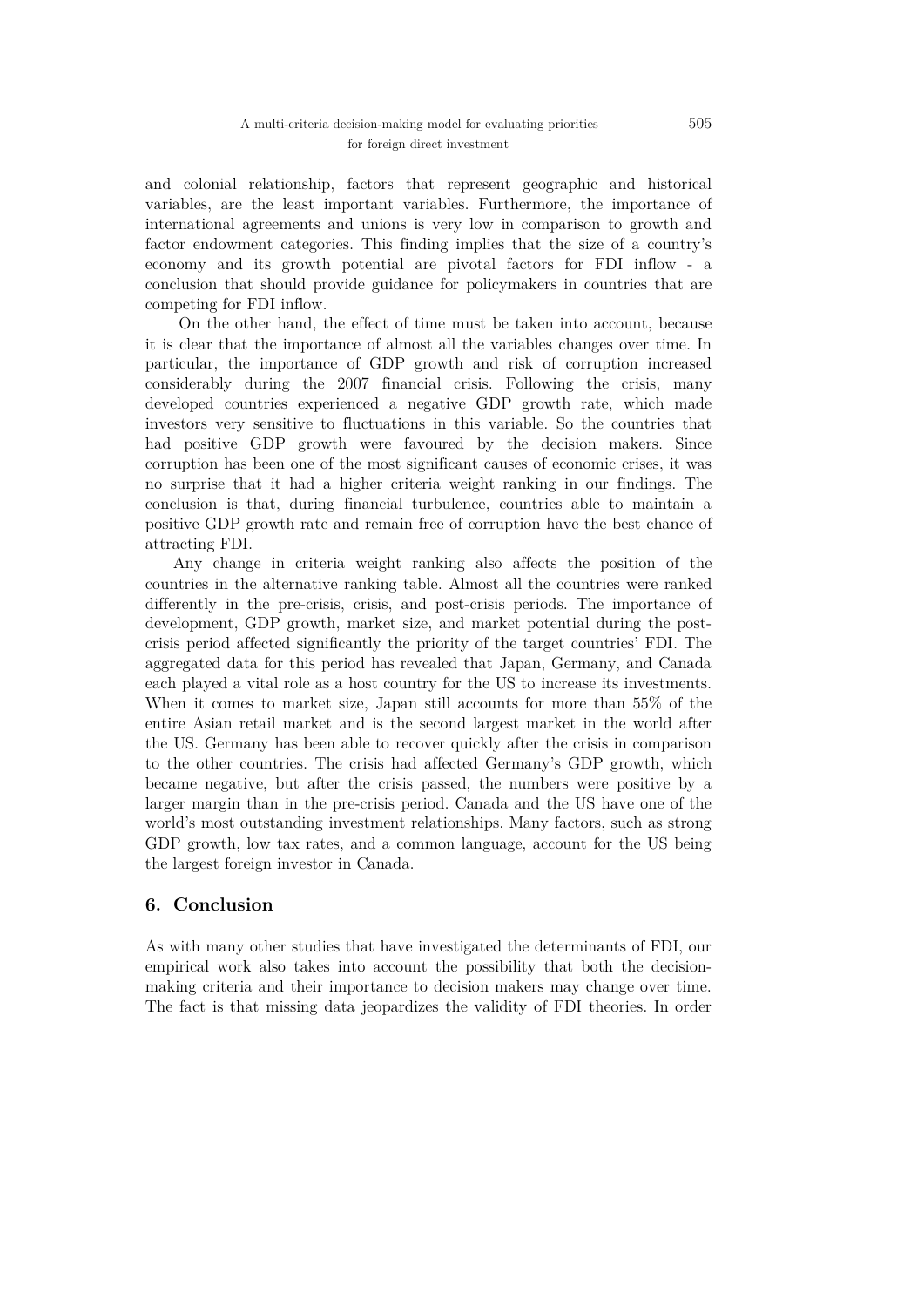to avoid selection bias, fifteen robust FDI determinants were employed in our model. This study aimed to contribute to the literature by considering the latest robust FDI determinants as decision-making criteria and by investigating investment destination priorities in three different time periods (pre-crisis, crisis, and post-crisis), and by developing a model based on a combination of AHP, TOPSIS, and MP-MADM techniques. This combination of methods has meant that our results are more robust and to the best of our knowledge have not as yet been employed in investigating determinants of FDI.

In addition, it should be pointed out that the process of pairwise comparison relating to criterion weight determination was carried out after the crisis period even though expert judgments were required in order to consider the environmental factors that existed in each period. Specifically, the judgments may differ since they were made during the pre-crisis and crisis periods. Meanwhile, considering the subjective attribution of the AHP method, during this study only four investment experts' opinions were considered, partly due to our limited access to investment experts; however, increasing the number of experts could reinforce the validity of the criterion weights in this methodology. Therefore, based on the above acknowledgements, the following findings were obtained from our analysis.

This model can be used for various sets of countries in different spans of time as well. In addition, it could be considered an important decision-making tool for attaining optimum results. Policymakers and other decision makers can obtain the best priority in increasing FDI outflows to destination countries in different economic situations. Meanwhile, this model can assist policymakers in dealing with different aspects of FDI. This model can also help to improve the investment climate and relations between countries. In addition, investment barriers can be identified and analyzed when using this method.

Further research might use different decision-making approaches such as SAW and ELECTRE, or employ aggregated methodologies such as the Borda and Copeland methods for prioritizing the alternatives. Moreover, window data envelopment analysis (DEA) can be implemented to analyze the priority of alternatives and the efficiency of the decision-making unit during the different periods. The designed framework can be also used in different fields, such as project management, portfolio management, tourism management, and so on.

#### **Acknowledgement**

We would like to thank two anonymous reviewers for their helpful suggestions and comments.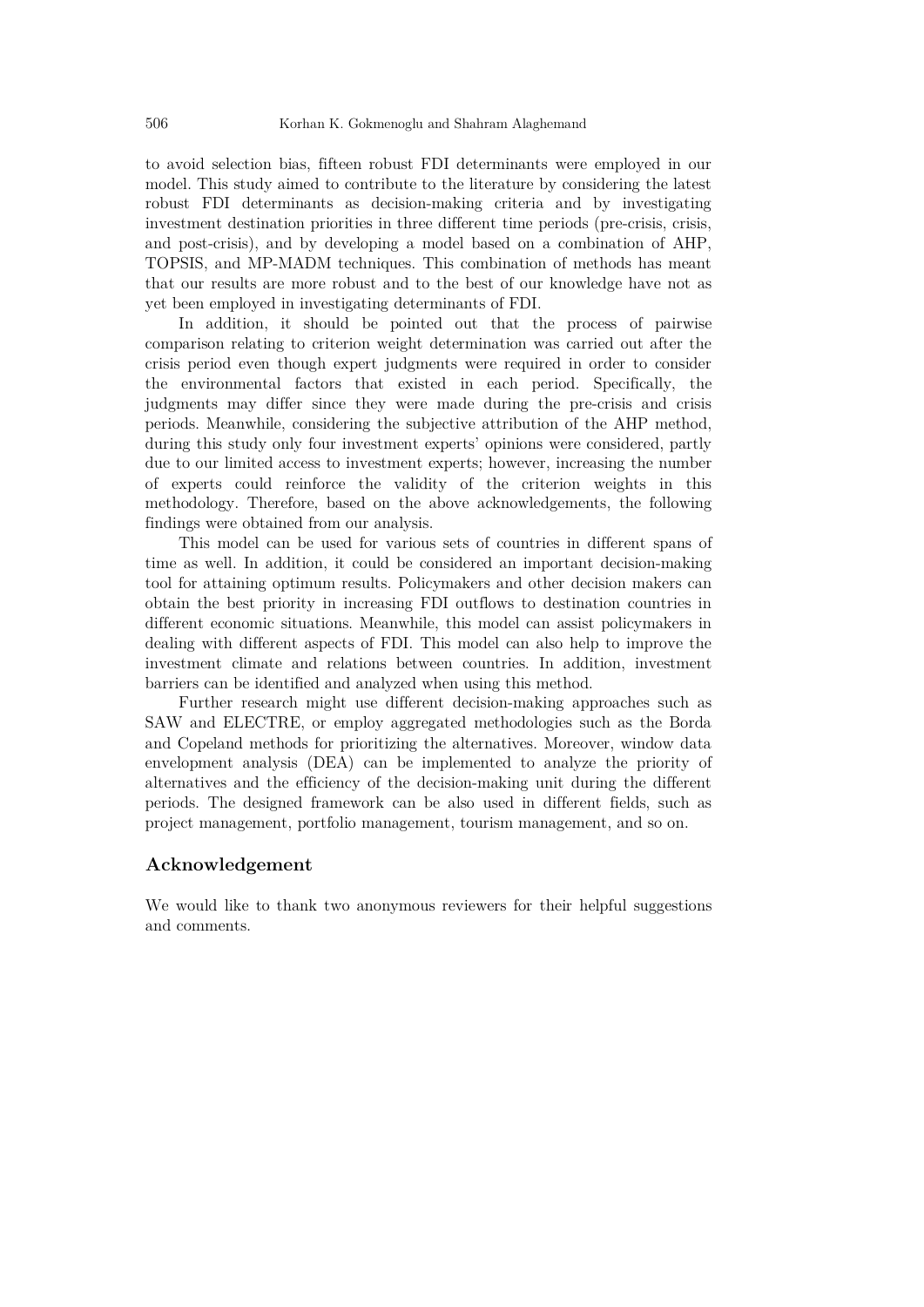#### **References**

- [1] Abid, F. and Bahloul, S. (2011). Selected MENA countries' attractiveness to G7 investors. Economic Modelling, 28(5), 2197–2207. doi:10.1016/j.econmod.2011.06.013
- [2] Baltagi, B. H., Egger, P. and Pfaffermayr, M. (2007). Estimating models of complex FDI: Are there third-country effects? Journal of Econometrics, 140(1), 260–281. doi:10.1016/j.jeconom.2006.09.009.
- [3] Baltagi, B. H., Egger, P. and Pfaffermayr, M. (2008). Estimating regional trade agreement effects on FDI in an interdependent world. Journal of Econometrics, 145(1-2), 194–208. doi:10.1016/j.jeconom.2008.05.017.
- [4] Beim, G. and Le´vesque, M. (2006). Country selection for new business venturing: A multiple criteria decision analysis. Long Range Planning, 39(3), 265–293. doi:10.1016/j.lrp.2006.06.001.
- [5] Bergstrand, J. H. and Egger, P. (2007). A knowledge-and-physical-capital model of international trade flows, foreign direct investment and multinational enterprises. Journal of International Economics, 73(3), 278–308. doi:10.1016/j.jinteco.2007.03.004.
- [6] Blonigen, B. A. (2005). A review of the empirical literature on FDI determinants. Atlantic Economics, 33(4), 383–403. doi:10.1007/s11293-005-2868-9.
- [7] Blonigen, B. A., Davies, R. B., Waddel, G. R. and Naughton, H. T. (2007). FDI in space: Spatial autoregressive relationships in foreign direct investment. European Economic Review, 51(5), 1303–1325. doi:10.1016/j.euroecorev.2006.08.006.
- [8] Chou, C.C. (2009). An integrated quantitative and qualitative FMCDM model for location choices. Soft Computing, 14(7), 757–771. doi:10.1007/s00500-009-0463-8.
- [9] Crespo, N. and Fontoura, M. P. (2006). Determinant factors of FDI spillovers What do we really know? Development Economics, 80(2), 444–477.
- [10] Eicher, T. S., Helfman, L. and Lenkoski, A. (2012). Robust FDI determinants: Bayesian model averaging in the presence of selection bias. Journal of Macroeconomics, 34(3), 637–651. doi:10.1016/j.jmacro.2012.01.010.
- [11] Ekholm, K., Forslid, R., and Markusen, A. R. (2007). Export-platform foreign direct investment. Journal of the European Economic Association, 5(4), 776–795. doi:10.1162/jeea.2007.5.4.776.
- [12] Goldberg, L. S. and Kolstad, C. D. (1995). Foreign direct investment, exchange rate variability and demand uncertainty. International Economic Review, 36(4), 855–873. doi:10.2307/2527262.
- [13] Grčić, B. and Babić, Z. (2003). The determinants of FDI: evaluation of transition countries attractiveness for foreign investors. 5th International Conference Enterprise in Transition. Tučepi.
- [14] Hwang, C. and Yoon, K. (1981). Multiple attribute decision making. Lecture notes in Economics and Mathematical Systems 186, Springer-Verlag.
- [15] Karimi, M. S., Yusop, Z. and Law, S. H. (2010). Location decision for foreign direct investment in ASEAN countries: A TOPSIS approach. International Research Journal of Finance and Economics, 36, 196–207.
- [16] Kaya, T. and Kahraman, C. (2011). Multi criteria decision making in energy planning using a modified fuzzy TOPSIS methodology. Expert Systems with Applications, 38(6), 6577–6585. doi:10.1016/j.eswa.2010.11.081.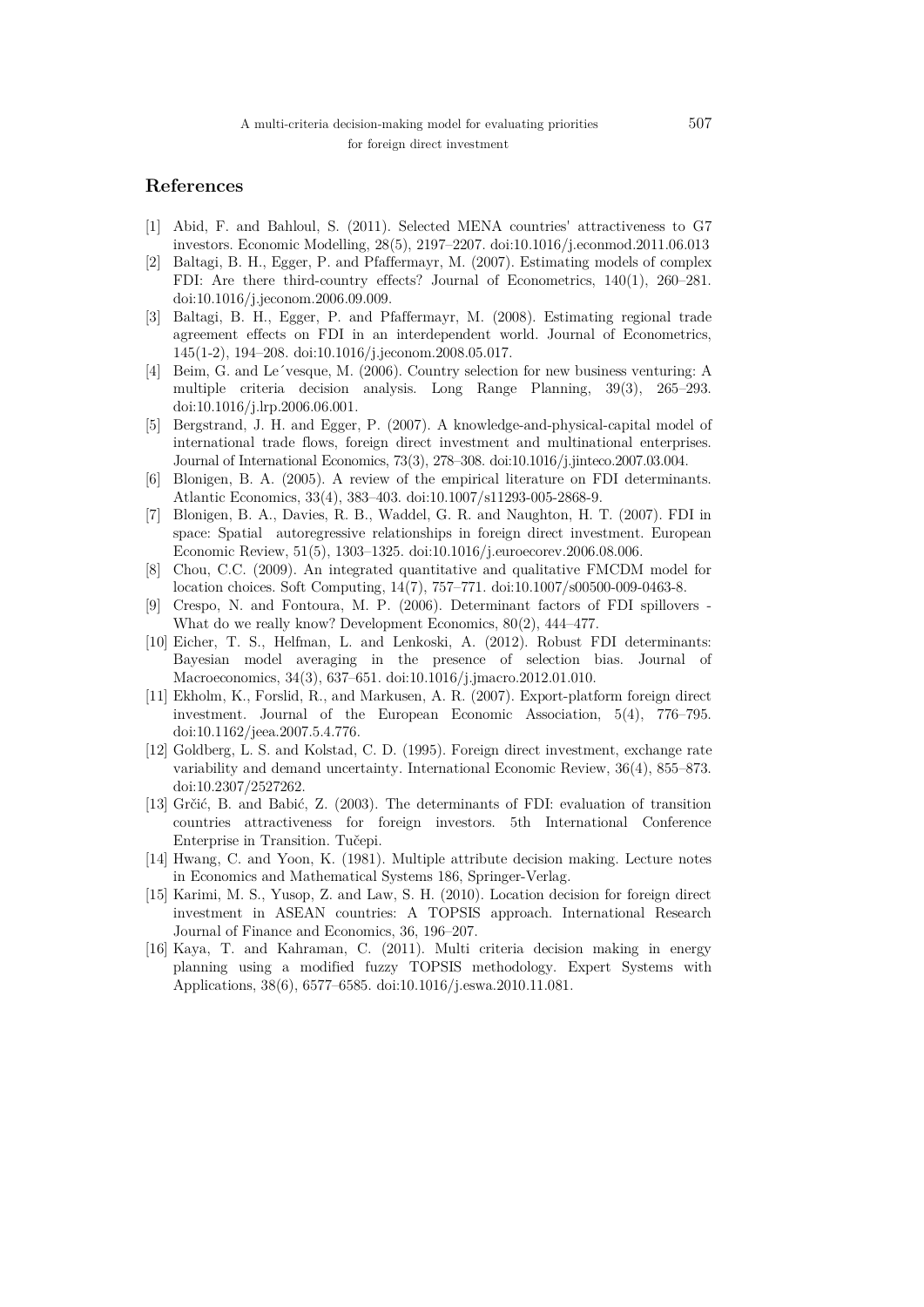- [17] Lee, C.C. and Chang, C. P. (2009). FDI, financial development, and economic growth: international evidence. Applied Economics, 12(2), 249–271. doi:10.1016/s1514-0326(09)60015-5.
- [18] Levary, R. R. and Wan, K. (1999). An analytic hierarchy process based simulation model for entry mode decision regarding foreign direct investment. Omega, 27(6), 661–677. doi:10.1016/s0305-0483(99)00032-8.
- [19] Lin, C. T. and Tsai, M. C. (2009). Development of an expert selection system to choose ideal cities for medical service ventures. Expert Systems with Applications, 36(2), 2266–2274. doi:10.1016/j.eswa.2007.12.056.
- [20] Meziani, A. S. (2003). Assessing the effect of investment barriers on international capital flows using an expert-driven system. Multinational Business Review,  $11(2)$ , 49–74. doi:10.1108/1525383x200300011.
- [21] Moosa, A. (2002). Foreign Direct Investment, Theory, Evidence and Practice. New York: Palgrave.
- [22] Mutti, J. and Grubert, H. (2004). Empirical asymmetries in foreign direct investment and taxation. Journal of International Economics, 62(2), 337–358. doi:10.1016/s0022-1996(03)00016-3.
- [23] Navaretti, B. G. and Venables, A. J. (2004). Multinational Firms in the World Economy. New Jersy: Princeton University Press.
- [24] OECD (2008). The OECD benchmark definition. Retrieved from OECD benchmark definition of foreign direct investment: <http://www.oecd.org/> [Accessed on 15 September 2015].
- [25] Oh, C. H., Selmier, W. and Lien, D. (2011). International trade, foreign direct investment, and transaction costs in languages. The Journal of Socio-Economics, 40(6), 732–735. doi:10.1016/j.socec.2011.08.003.
- [26] Radfar, R. and Ebrahimi, L. (2012). Fuzzy multi criteria decision making model for prioritizing the investment methods in technology transfer in shipping industries. International Conference on Industrial Engineering and Operations Management. Istanbul, Turkey.
- [27] Razin, A. and Sadka, E. (2007). Foreign Direct Investment: Analysis of Aggregate Flows. Princeton University Press.
- [28] Razin, A., Sadka, E., and Tong, H. (2008). Bilateral FDI flows: Threshold barriers and productivity shocks. CESifo Economic Studies, 54(3), 451–470. doi:10.1093/cesifo/ifn025.
- [29] Saaty, T. L. (1977). A scaling method for priorities in hierarchical structures. Journal of Mathematical Psychology, 15(3), 234–281. doi:10.1016/0022- 2496(77)90033-5.
- [30] Saaty, R. (1987). The analytic hierarchy process-what it is and how it is used. Mathematical Modelling, 9(3-5), 161–176. doi:10.1016/0270-0255(87)90473-8.
- [31] Saraoglu, H. and Detzler, M. L. (2002). A sensible mutual fund selection model. Financial Analysts Journal, 58(3), 60–72. doi:10.2469/faj.v58.n3.2538.
- [32] Wagner, H. M. (1975). Principles of Operation Research with Application to Managerial Decisions. New Jersey: Prentice-Hall, Inc., Englewood Cliffs.
- [33] Xiajing, D. and Junjie, Z. (2011). The TOPSIS analysis on regional disparity of economic development in zhejiang province. Canadian Social Science, 7(5), 135–139.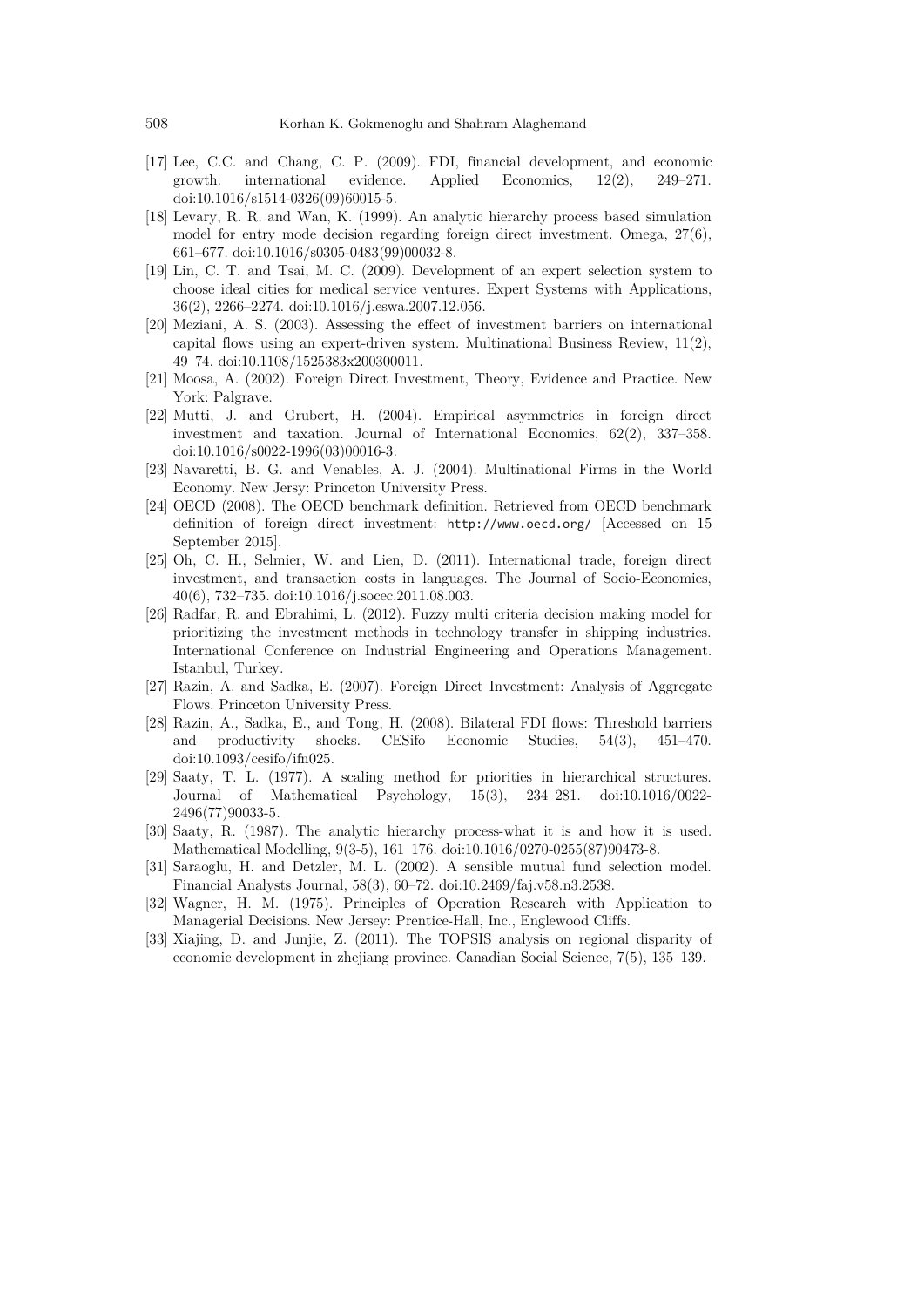#### A multi-criteria decision-making model for evaluating priorities 509 for foreign direct investment

- [34] Yang, T., Chen, M.C. and Hung, C.C. (2007). Multiple attribute decision-making methods for the dynamic operator allocation problem. Mathematics and Computers in Simulation, 73(5), 285–299. doi:10.1016/j.matcom.2006.04.002.
- [35] Zhao, C. and Du, J. (2007). Causality between FDI and economic growth in China. Chinese Economy, 40(6), 68–82. doi:10.2753/ces1097-1475400604.

# **APPENDIX**:

Table A-1: Saaty Rating Scale

| Intensity of<br>importance                       | Definition                                                                                                                                                 | Explanation                                                                                                     |
|--------------------------------------------------|------------------------------------------------------------------------------------------------------------------------------------------------------------|-----------------------------------------------------------------------------------------------------------------|
| 1                                                | Equal importance of both<br>elements                                                                                                                       | Two factors contribute equally to the objective                                                                 |
| 13                                               | Weak importance of one.<br>element over another                                                                                                            | Experience and judgement slightly favour one over the<br>other                                                  |
| l5                                               | Essential or strong importance of<br>one element over another                                                                                              | Experience and judgement strongly favour one over the<br>other                                                  |
| 17                                               | Demonstrated importance of one<br>element over another                                                                                                     | Experience and judgement very strongly favour one over<br>the other. Its importance is demonstrated in practice |
| 19                                               | Absolute importance of one<br>element over another                                                                                                         | The evidence favouring one over the other is of the<br>highest possible validity                                |
| 2,4,6,8                                          | Intermediate values between<br>two adjacent judgments                                                                                                      | When compromise is needed                                                                                       |
| Reciprocals of<br>the above non-<br>zero numbers | If activity i has one of the above non-zero numbers<br>assigned to it when compared with activity j, then j<br>has the reciprocal value when compared to i |                                                                                                                 |

Table A-2: Saaty Consistency Index Table

| IRI |  |  |  |  |  |  | 0.00 0.00 0.58 0.90 1.12 1.24 1.32 1.41 1.45 1.49 1.51 1.48 1.56 1.57 1.59 |  |
|-----|--|--|--|--|--|--|----------------------------------------------------------------------------|--|

Table A-3: Aggregated Decision Matrix (Pre Crisis)

|                       |        | DISTANCE MRKT SIZE COLONY |        | <b>COM LANG</b> | DEVELOPMEN GDP | <b>GROWTH</b> | <b>MRKT</b><br>POTENTIAL ITY | <b>PRODUCTIV</b> | TAX    | LAIA   | APEC   | <b>DOLLAR</b> | <b>CORRUPT</b> | <b>INTERN</b><br>CONFLICT | <b>RELIGIOUS</b><br><b>TENSION</b> |
|-----------------------|--------|---------------------------|--------|-----------------|----------------|---------------|------------------------------|------------------|--------|--------|--------|---------------|----------------|---------------------------|------------------------------------|
| United Kingdom 0.0121 |        | 0.0466                    | 0.0093 | 0.0071          | 0.0256         | 0.0311        | 0.0455                       | 0.0395           | 0.0152 | 0.0078 | 0.0064 | 0.0049        | 0.0124         | 0.0126                    | 0.0224                             |
| Netherland            | 0.0127 | 0.0135                    | 0.0047 | 0.0035          | 0.0274         | 0.0284        | 0.0735                       | 0.0408           | 0.0205 | 0.0078 | 0.0064 | 0.0049        | 0.0139         | 0.0206                    | 0.0119                             |
| Canada                | 0.0012 | 0.0266                    | 0.0047 | 0.0071          | 0.0272         | 0.0336        | 0.0107                       | 0.0389           | 0.0205 | 0.0078 | 0.0127 | 0.0099        | 0.0132         | 0.0189                    | 0.0224                             |
| Luxembourg            | 0.0131 | 0.0007                    | 0.0047 | 0.0035          | 0.0531         | 0.0543        | 0.0741                       | 0.0932           | 0.0089 | 0.0078 | 0.0064 | 0.0049        | 0.0139         | 0.0197                    | 0.0224                             |
| Ireland               | 0.0111 | 0.0038                    | 0.0047 | 0.0071          | 0.0301         | 0.0583        | 0.0373                       | 0.0482           | 0.0111 | 0.0078 | 0.0064 | 0.0049        | 0.0096         | 0.0189                    | 0.0187                             |
| Switzerland           | 0.0136 | 0.0065                    | 0.0047 | 0.0035          | 0.0289         | 0.0328        | 0.0500                       | 0.0402           | 0.0125 | 0.0078 | 0.0064 | 0.0049        | 0.0126         | 0.0193                    | 0.0187                             |
| Germany               | 0.0131 | 0.0608                    | 0.0047 | 0.0035          | 0.0244         | 0.0201        | 0.0485                       | 0.0383           | 0.0209 | 0.0078 | 0.0064 | 0.0049        | 0.0131         | 0.0175                    | 0.0224                             |
| Australia             | 0.0347 | 0.0156                    | 0.0047 | 0.0071          | 0.0253         | 0.0391        | 0.0074                       | 0.0384           | 0.0227 | 0.0078 | 0.0127 | 0.0049        | 0.0132         | 0.0174                    | 0.0224                             |
| Japan                 | 0.0235 | 0.0914                    | 0.0047 | 0.0035          | 0.0237         | 0.0202        | 0.0146                       | 0.0357           | 0.0230 | 0.0078 | 0.0127 | 0.0049        | 0.0098         | 0.0158                    | 0.0205                             |